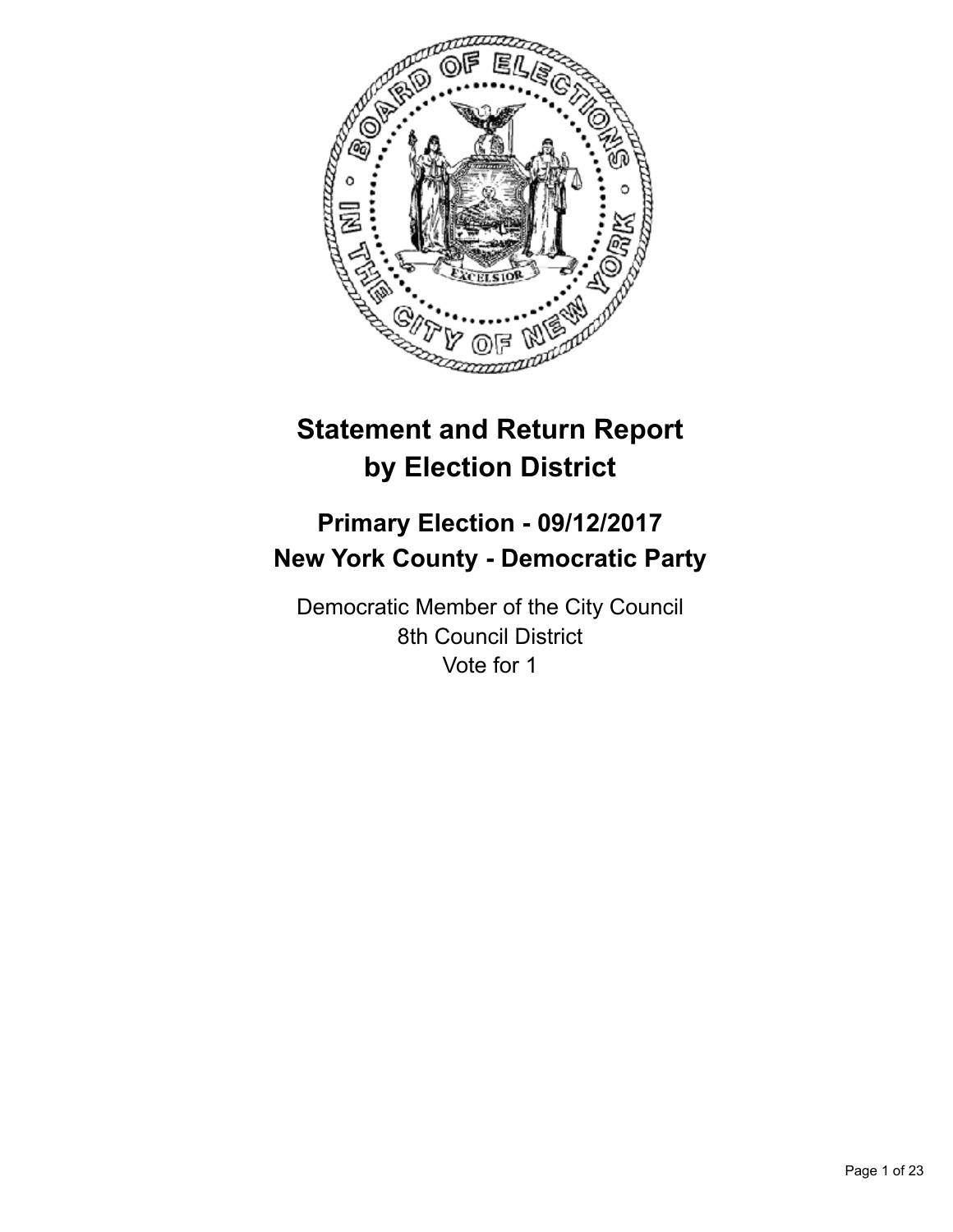

| <b>PUBLIC COUNTER</b>                                    | 60 |
|----------------------------------------------------------|----|
| MANUALLY COUNTED EMERGENCY                               | 0  |
| ABSENTEE / MILITARY                                      | 3  |
| AFFIDAVIT                                                | 0  |
| <b>Total Ballots</b>                                     | 63 |
| Less - Inapplicable Federal/Special Presidential Ballots | 0  |
| <b>Total Applicable Ballots</b>                          | 63 |
| DIANA AYALA                                              | 27 |
| TAMIKA MAPP                                              |    |
| ROBERT J. RODRIGUEZ                                      | 30 |
| <b>ISRAEL MARTINEZ</b>                                   | 0  |
| <b>Total Votes</b>                                       | 58 |
| Unrecorded                                               | 5  |

# **017/68**

| PUBLIC COUNTER                                           | 122 |
|----------------------------------------------------------|-----|
| MANUALLY COUNTED EMERGENCY                               | 0   |
| <b>ABSENTEE / MILITARY</b>                               | 2   |
| <b>AFFIDAVIT</b>                                         | 3   |
| <b>Total Ballots</b>                                     | 127 |
| Less - Inapplicable Federal/Special Presidential Ballots | 0   |
| <b>Total Applicable Ballots</b>                          | 127 |
| DIANA AYALA                                              | 49  |
| TAMIKA MAPP                                              | 14  |
| ROBERT J. RODRIGUEZ                                      | 51  |
| <b>ISRAEL MARTINEZ</b>                                   | 2   |
| BILL PERKINS (WRITE-IN)                                  | 1   |
| UNATTRIBUTABLE WRITE-IN (WRITE-IN)                       | 1   |
| <b>Total Votes</b>                                       | 118 |
| Unrecorded                                               | 9   |

| <b>PUBLIC COUNTER</b>                                    | 112 |
|----------------------------------------------------------|-----|
| <b>MANUALLY COUNTED EMERGENCY</b>                        | 0   |
| ABSENTEE / MILITARY                                      | 0   |
| <b>AFFIDAVIT</b>                                         | 2   |
| <b>Total Ballots</b>                                     | 114 |
| Less - Inapplicable Federal/Special Presidential Ballots | 0   |
| <b>Total Applicable Ballots</b>                          | 114 |
| DIANA AYALA                                              | 29  |
| TAMIKA MAPP                                              | 12  |
| ROBERT J. RODRIGUEZ                                      | 66  |
| <b>ISRAEL MARTINEZ</b>                                   | 1   |
| TANISHA PILAR DEJESUS (WRITE-IN)                         | 1   |
| <b>Total Votes</b>                                       | 109 |
| Unrecorded                                               | 5   |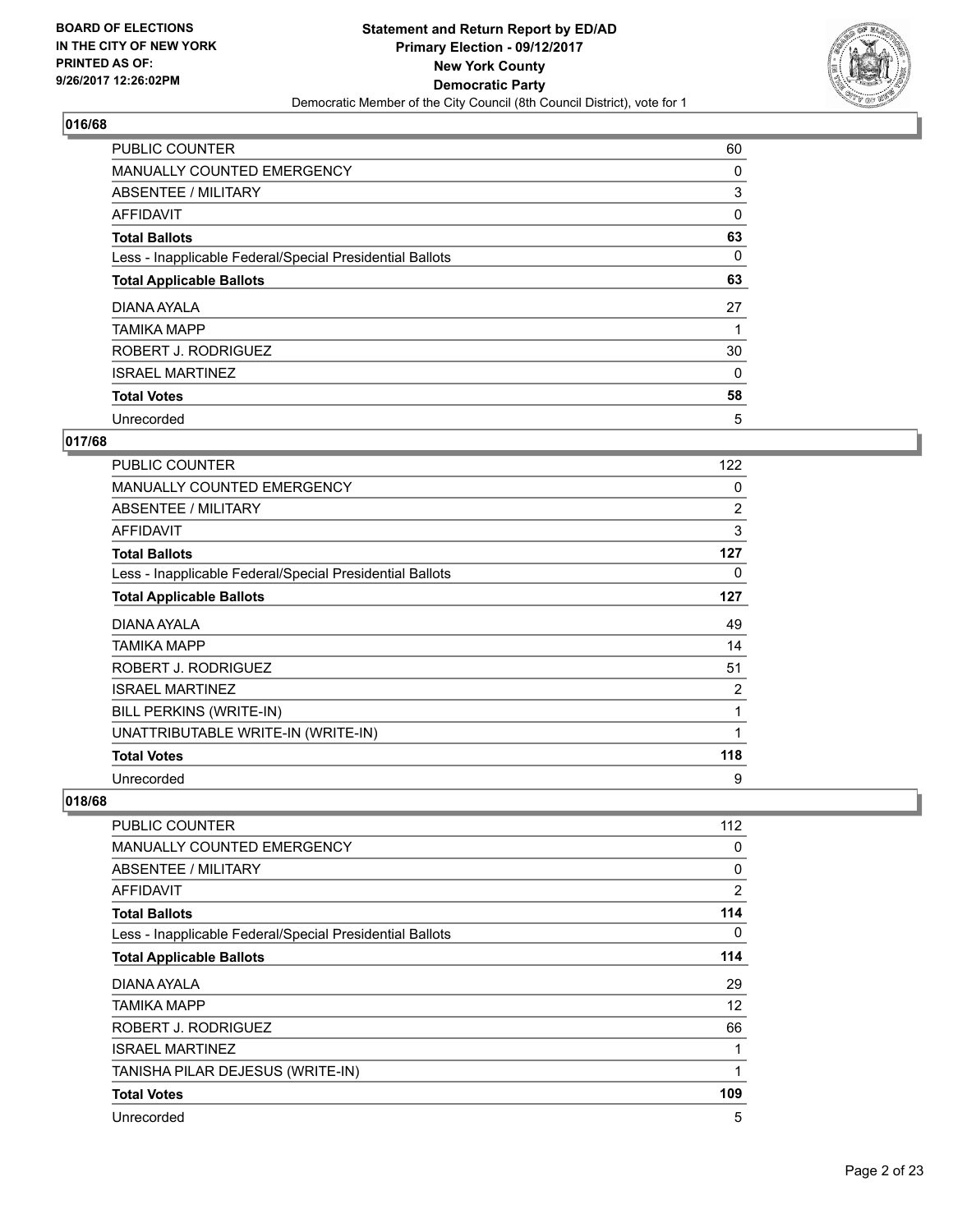

| <b>PUBLIC COUNTER</b>                                    | 65 |
|----------------------------------------------------------|----|
| MANUALLY COUNTED EMERGENCY                               | 0  |
| ABSENTEE / MILITARY                                      |    |
| AFFIDAVIT                                                |    |
| <b>Total Ballots</b>                                     | 67 |
| Less - Inapplicable Federal/Special Presidential Ballots | 0  |
| <b>Total Applicable Ballots</b>                          | 67 |
| DIANA AYALA                                              | 26 |
| <b>TAMIKA MAPP</b>                                       | 6  |
| ROBERT J. RODRIGUEZ                                      | 27 |
| <b>ISRAEL MARTINEZ</b>                                   | 5  |
| <b>Total Votes</b>                                       | 64 |
| Unrecorded                                               | 3  |

# **021/68**

| <b>PUBLIC COUNTER</b>                                    | 112 |
|----------------------------------------------------------|-----|
| <b>MANUALLY COUNTED EMERGENCY</b>                        | 0   |
| ABSENTEE / MILITARY                                      |     |
| <b>AFFIDAVIT</b>                                         | 2   |
| <b>Total Ballots</b>                                     | 115 |
| Less - Inapplicable Federal/Special Presidential Ballots | 0   |
| <b>Total Applicable Ballots</b>                          | 115 |
| DIANA AYALA                                              | 46  |
| <b>TAMIKA MAPP</b>                                       | 8   |
| ROBERT J. RODRIGUEZ                                      | 50  |
| <b>ISRAEL MARTINEZ</b>                                   | 1   |
| <b>Total Votes</b>                                       | 105 |
| Unrecorded                                               | 10  |

| PUBLIC COUNTER                                           | 111 |
|----------------------------------------------------------|-----|
| MANUALLY COUNTED EMERGENCY                               | 0   |
| ABSENTEE / MILITARY                                      | 2   |
| AFFIDAVIT                                                | 3   |
| <b>Total Ballots</b>                                     | 116 |
| Less - Inapplicable Federal/Special Presidential Ballots | 0   |
| <b>Total Applicable Ballots</b>                          | 116 |
| DIANA AYALA                                              | 49  |
| <b>TAMIKA MAPP</b>                                       | 6   |
| ROBERT J. RODRIGUEZ                                      | 42  |
| <b>ISRAEL MARTINEZ</b>                                   | 4   |
| <b>Total Votes</b>                                       | 101 |
| Unrecorded                                               | 15  |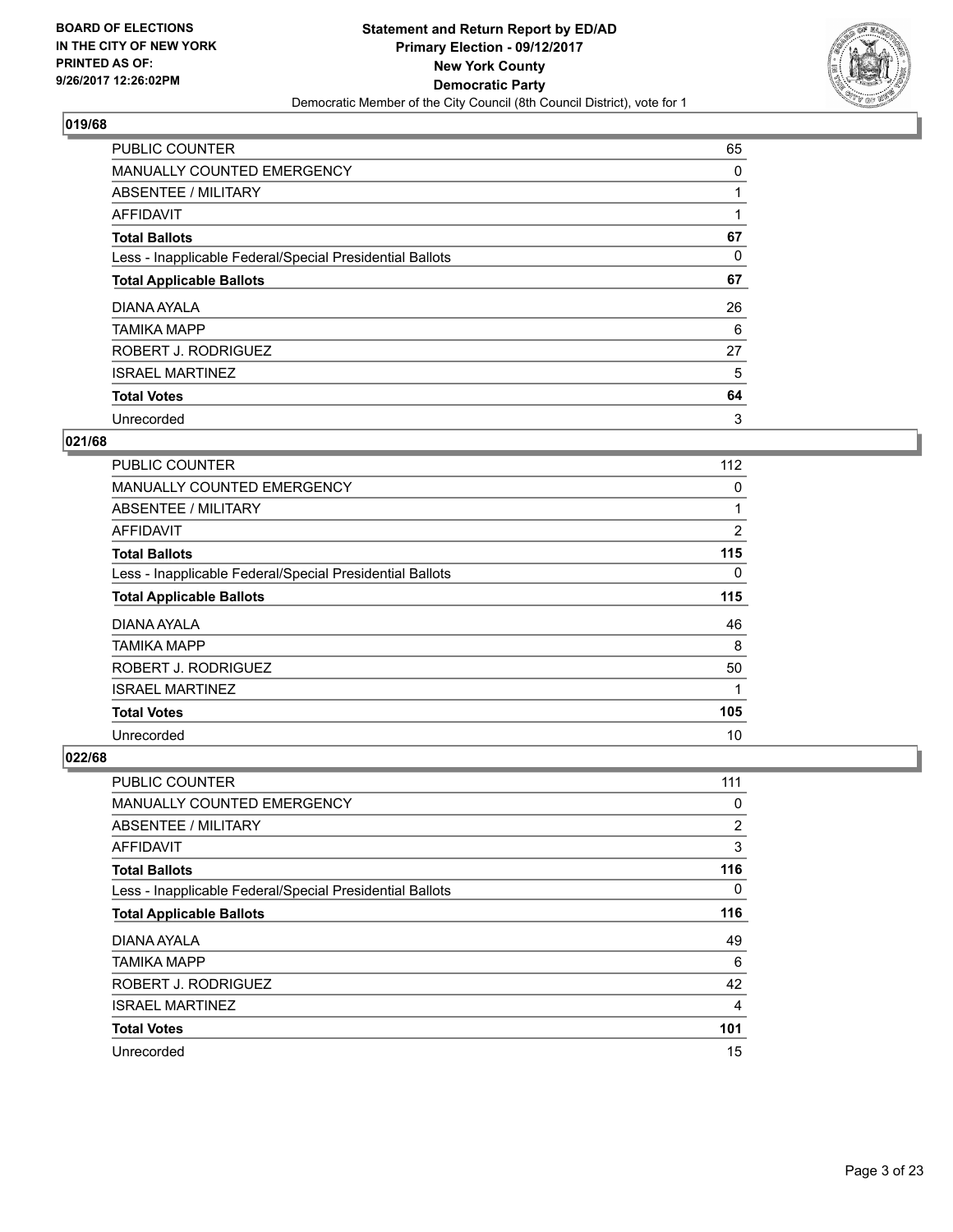

| <b>PUBLIC COUNTER</b>                                    | 82             |
|----------------------------------------------------------|----------------|
| MANUALLY COUNTED EMERGENCY                               | 0              |
| ABSENTEE / MILITARY                                      | $\overline{2}$ |
| AFFIDAVIT                                                | $\overline{2}$ |
| <b>Total Ballots</b>                                     | 86             |
| Less - Inapplicable Federal/Special Presidential Ballots | 0              |
| <b>Total Applicable Ballots</b>                          | 86             |
| DIANA AYALA                                              | 35             |
| <b>TAMIKA MAPP</b>                                       | 5              |
| ROBERT J. RODRIGUEZ                                      | 40             |
| <b>ISRAEL MARTINEZ</b>                                   |                |
| <b>Total Votes</b>                                       | 81             |
| Unrecorded                                               | 5              |

#### **024/68**

| PUBLIC COUNTER                                           | 55       |
|----------------------------------------------------------|----------|
| <b>MANUALLY COUNTED EMERGENCY</b>                        | $\Omega$ |
| ABSENTEE / MILITARY                                      | 2        |
| AFFIDAVIT                                                |          |
| <b>Total Ballots</b>                                     | 58       |
| Less - Inapplicable Federal/Special Presidential Ballots | 0        |
| <b>Total Applicable Ballots</b>                          | 58       |
| DIANA AYALA                                              | 14       |
| <b>TAMIKA MAPP</b>                                       | 9        |
| ROBERT J. RODRIGUEZ                                      | 30       |
| <b>ISRAEL MARTINEZ</b>                                   |          |
| <b>Total Votes</b>                                       | 54       |
| Unrecorded                                               | 4        |

| PUBLIC COUNTER                                           | 112   |
|----------------------------------------------------------|-------|
| <b>MANUALLY COUNTED EMERGENCY</b>                        | 0     |
| ABSENTEE / MILITARY                                      | 5     |
| AFFIDAVIT                                                | 0     |
| <b>Total Ballots</b>                                     | 117   |
| Less - Inapplicable Federal/Special Presidential Ballots | 0     |
| <b>Total Applicable Ballots</b>                          | 117   |
| DIANA AYALA                                              | 30    |
| <b>TAMIKA MAPP</b>                                       | 8     |
| ROBERT J. RODRIGUEZ                                      | 72    |
| <b>ISRAEL MARTINEZ</b>                                   | 2     |
| <b>Total Votes</b>                                       | $112$ |
| Unrecorded                                               | 5     |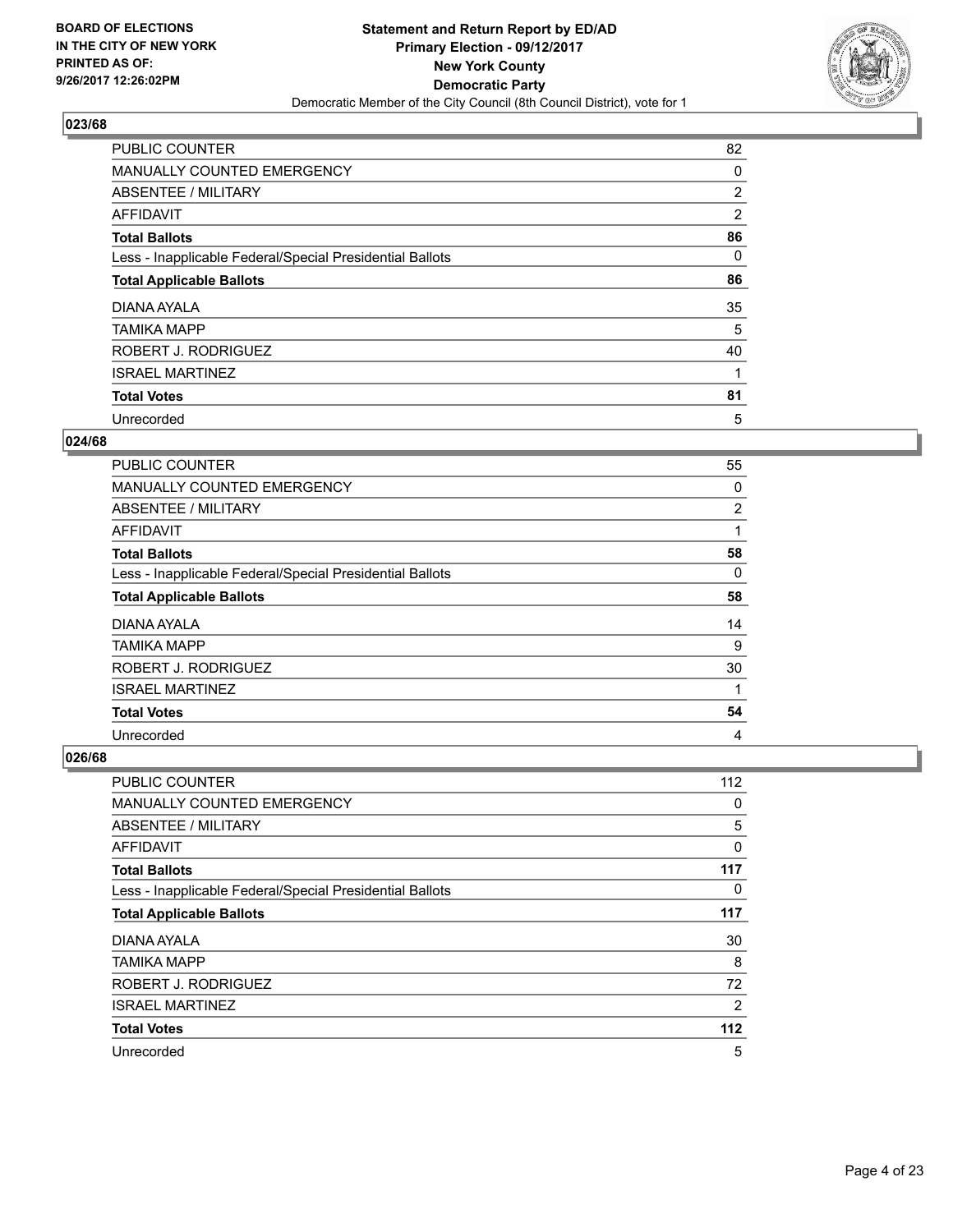

| PUBLIC COUNTER                                           | 101 |
|----------------------------------------------------------|-----|
| MANUALLY COUNTED EMERGENCY                               | 0   |
| ABSENTEE / MILITARY                                      | 3   |
| AFFIDAVIT                                                | 0   |
| <b>Total Ballots</b>                                     | 104 |
| Less - Inapplicable Federal/Special Presidential Ballots | 0   |
| <b>Total Applicable Ballots</b>                          | 104 |
| DIANA AYALA                                              | 28  |
| <b>TAMIKA MAPP</b>                                       | 9   |
| ROBERT J. RODRIGUEZ                                      | 58  |
| <b>ISRAEL MARTINEZ</b>                                   | 2   |
| <b>Total Votes</b>                                       | 97  |
| Unrecorded                                               | 7   |

### **028/68**

| PUBLIC COUNTER                                           | 75             |
|----------------------------------------------------------|----------------|
| <b>MANUALLY COUNTED EMERGENCY</b>                        | 0              |
| ABSENTEE / MILITARY                                      | 4              |
| <b>AFFIDAVIT</b>                                         | 1              |
| <b>Total Ballots</b>                                     | 80             |
| Less - Inapplicable Federal/Special Presidential Ballots | 0              |
| <b>Total Applicable Ballots</b>                          | 80             |
| DIANA AYALA                                              | 26             |
| TAMIKA MAPP                                              | 2              |
| ROBERT J. RODRIGUEZ                                      | 44             |
| <b>ISRAEL MARTINEZ</b>                                   | $\overline{2}$ |
| <b>Total Votes</b>                                       | 74             |
| Unrecorded                                               | 6              |

| PUBLIC COUNTER                                           | 30 |
|----------------------------------------------------------|----|
| <b>MANUALLY COUNTED EMERGENCY</b>                        | 0  |
| ABSENTEE / MILITARY                                      |    |
| AFFIDAVIT                                                |    |
| <b>Total Ballots</b>                                     | 32 |
| Less - Inapplicable Federal/Special Presidential Ballots | 0  |
| <b>Total Applicable Ballots</b>                          | 32 |
| DIANA AYALA                                              | 10 |
| <b>TAMIKA MAPP</b>                                       | 5  |
| ROBERT J. RODRIGUEZ                                      | 16 |
| <b>ISRAEL MARTINEZ</b>                                   | 0  |
| <b>Total Votes</b>                                       | 31 |
| Unrecorded                                               | 1  |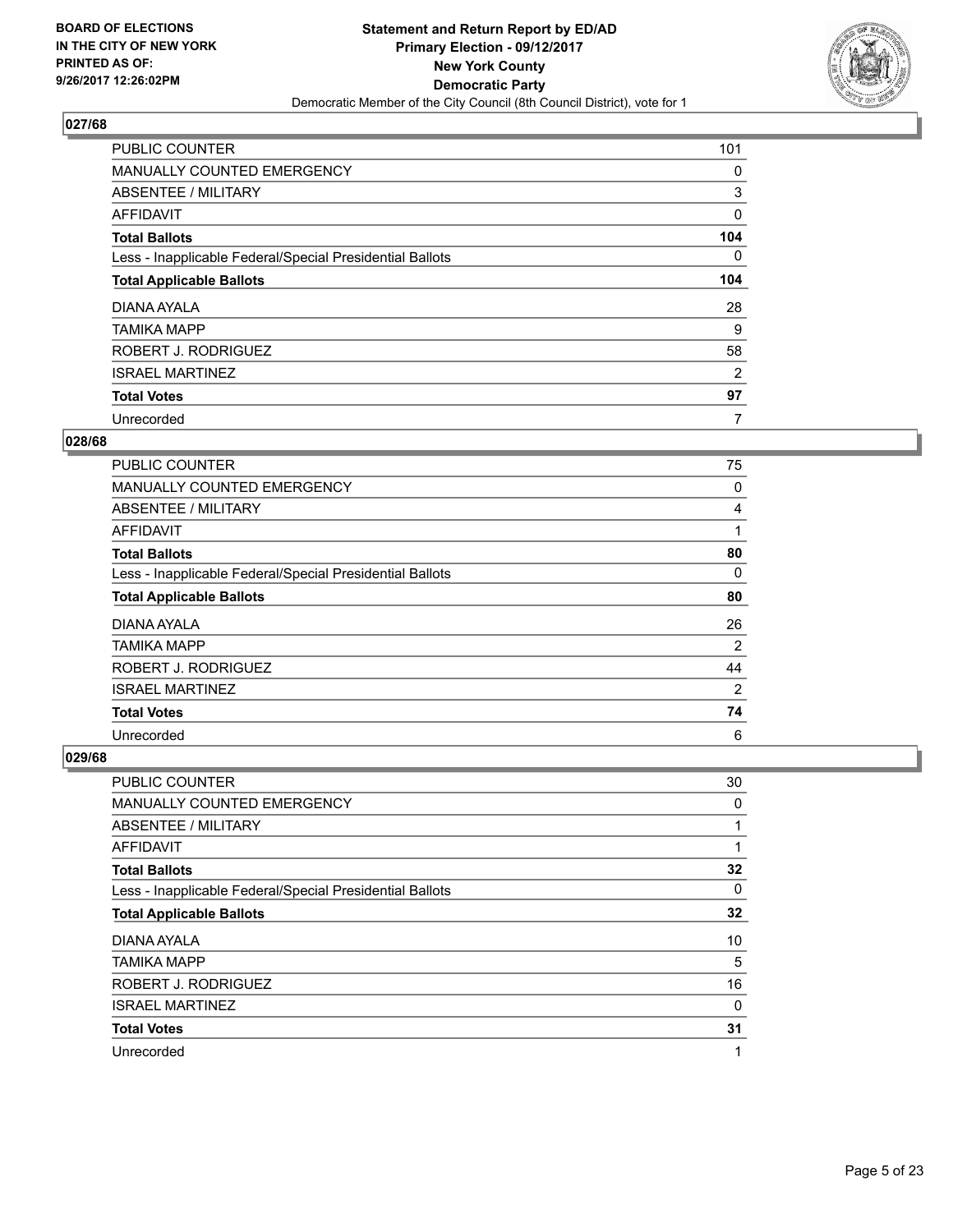

| <b>PUBLIC COUNTER</b>                                    | 102 |
|----------------------------------------------------------|-----|
| MANUALLY COUNTED EMERGENCY                               | 0   |
| ABSENTEE / MILITARY                                      | 28  |
| AFFIDAVIT                                                | 0   |
| <b>Total Ballots</b>                                     | 130 |
| Less - Inapplicable Federal/Special Presidential Ballots | 0   |
| <b>Total Applicable Ballots</b>                          | 130 |
| DIANA AYALA                                              | 62  |
| <b>TAMIKA MAPP</b>                                       | 11  |
| ROBERT J. RODRIGUEZ                                      | 43  |
| <b>ISRAEL MARTINEZ</b>                                   | 6   |
| <b>Total Votes</b>                                       | 122 |
| Unrecorded                                               | 8   |

## **032/68**

| PUBLIC COUNTER                                           | 85           |
|----------------------------------------------------------|--------------|
| <b>MANUALLY COUNTED EMERGENCY</b>                        | 0            |
| ABSENTEE / MILITARY                                      | 0            |
| <b>AFFIDAVIT</b>                                         | 0            |
| <b>Total Ballots</b>                                     | 85           |
| Less - Inapplicable Federal/Special Presidential Ballots | 0            |
| <b>Total Applicable Ballots</b>                          | 85           |
| DIANA AYALA                                              | 22           |
| TAMIKA MAPP                                              | 8            |
| ROBERT J. RODRIGUEZ                                      | 39           |
| <b>ISRAEL MARTINEZ</b>                                   | 4            |
| BILL PERKINS (WRITE-IN)                                  | $\mathbf{1}$ |
| <b>Total Votes</b>                                       | 74           |
| Unrecorded                                               | 11           |

| PUBLIC COUNTER                                           | 133      |
|----------------------------------------------------------|----------|
| MANUALLY COUNTED EMERGENCY                               | 0        |
| ABSENTEE / MILITARY                                      | 2        |
| AFFIDAVIT                                                |          |
| <b>Total Ballots</b>                                     | 136      |
| Less - Inapplicable Federal/Special Presidential Ballots | $\Omega$ |
| <b>Total Applicable Ballots</b>                          | 136      |
| DIANA AYALA                                              | 43       |
| <b>TAMIKA MAPP</b>                                       | 15       |
| ROBERT J. RODRIGUEZ                                      | 70       |
| <b>ISRAEL MARTINEZ</b>                                   | 1        |
| <b>Total Votes</b>                                       | 129      |
| Unrecorded                                               | 7        |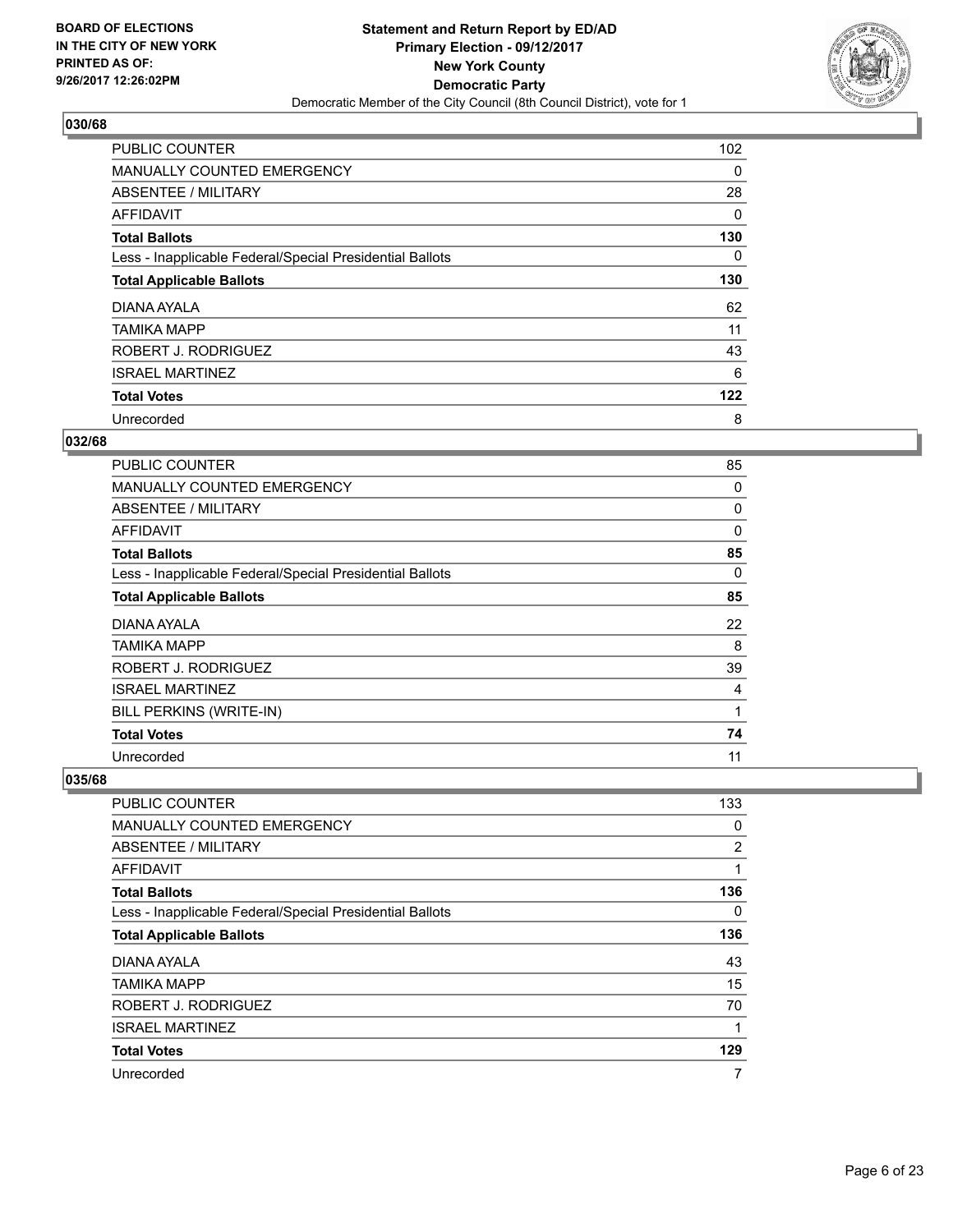

| <b>PUBLIC COUNTER</b>                                    | 84             |
|----------------------------------------------------------|----------------|
| MANUALLY COUNTED EMERGENCY                               | 0              |
| ABSENTEE / MILITARY                                      | $\overline{2}$ |
| AFFIDAVIT                                                | 0              |
| <b>Total Ballots</b>                                     | 86             |
| Less - Inapplicable Federal/Special Presidential Ballots | 0              |
| <b>Total Applicable Ballots</b>                          | 86             |
| DIANA AYALA                                              | 20             |
| <b>TAMIKA MAPP</b>                                       | 12             |
| ROBERT J. RODRIGUEZ                                      | 44             |
| <b>ISRAEL MARTINEZ</b>                                   | $\Omega$       |
| <b>Total Votes</b>                                       | 76             |
| Unrecorded                                               | 10             |

#### **037/68**

| <b>PUBLIC COUNTER</b>                                    | 100 |
|----------------------------------------------------------|-----|
| <b>MANUALLY COUNTED EMERGENCY</b>                        | 0   |
| ABSENTEE / MILITARY                                      | 0   |
| AFFIDAVIT                                                |     |
| <b>Total Ballots</b>                                     | 101 |
| Less - Inapplicable Federal/Special Presidential Ballots | 0   |
| <b>Total Applicable Ballots</b>                          | 101 |
| DIANA AYALA                                              | 48  |
| <b>TAMIKA MAPP</b>                                       | 4   |
| ROBERT J. RODRIGUEZ                                      | 43  |
| <b>ISRAEL MARTINEZ</b>                                   |     |
| <b>Total Votes</b>                                       | 96  |
| Unrecorded                                               | 5   |

| <b>PUBLIC COUNTER</b>                                    | 74             |
|----------------------------------------------------------|----------------|
| MANUALLY COUNTED EMERGENCY                               | 0              |
| ABSENTEE / MILITARY                                      | 1              |
| AFFIDAVIT                                                | 0              |
| <b>Total Ballots</b>                                     | 75             |
| Less - Inapplicable Federal/Special Presidential Ballots | 0              |
| <b>Total Applicable Ballots</b>                          | 75             |
| DIANA AYALA                                              | 40             |
| <b>TAMIKA MAPP</b>                                       | 2              |
| ROBERT J. RODRIGUEZ                                      | 30             |
| <b>ISRAEL MARTINEZ</b>                                   | 1              |
| <b>Total Votes</b>                                       | 73             |
| Unrecorded                                               | $\overline{2}$ |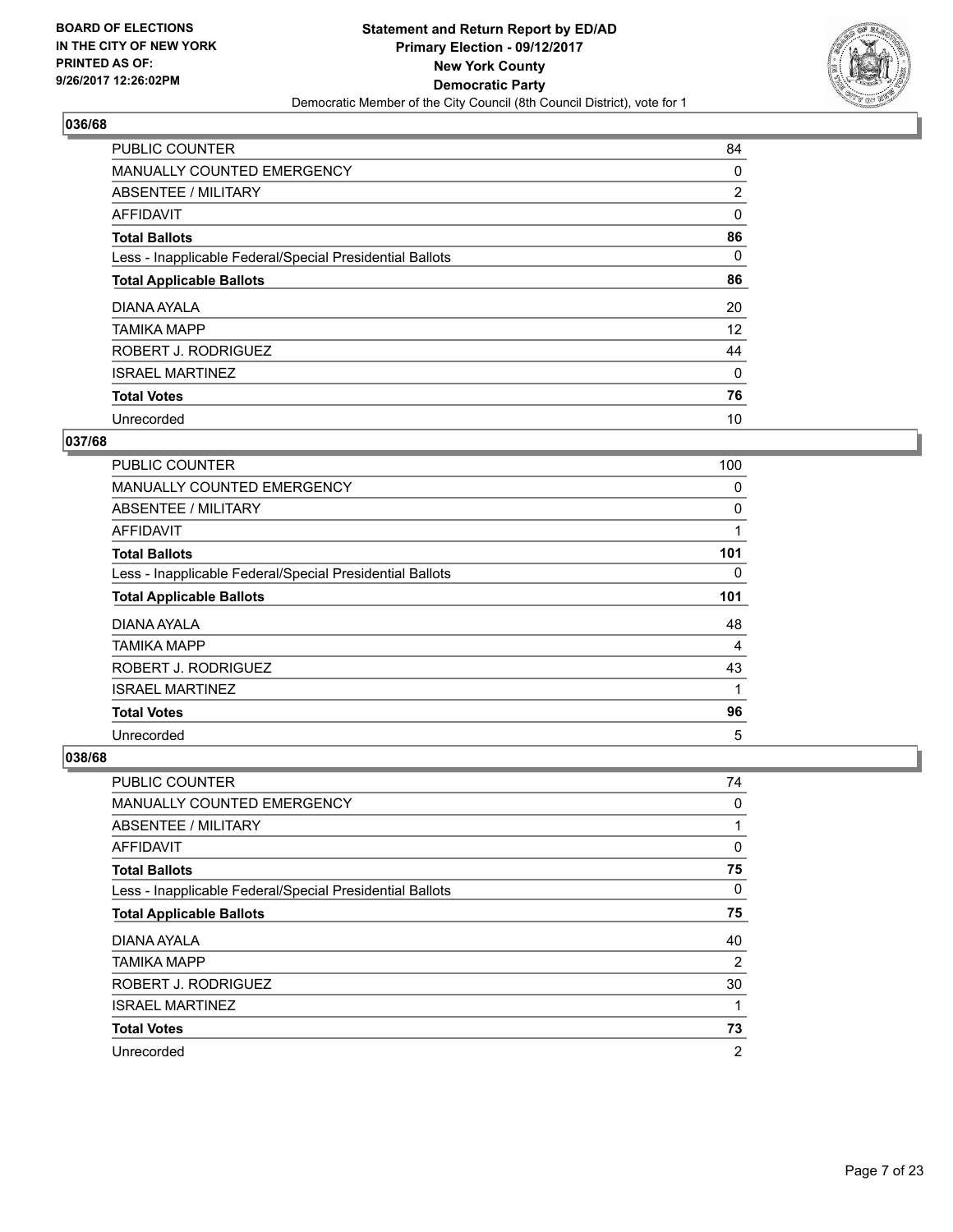

| <b>PUBLIC COUNTER</b>                                    | 116 |
|----------------------------------------------------------|-----|
| <b>MANUALLY COUNTED EMERGENCY</b>                        | 0   |
| ABSENTEE / MILITARY                                      | 2   |
| AFFIDAVIT                                                |     |
| <b>Total Ballots</b>                                     | 119 |
| Less - Inapplicable Federal/Special Presidential Ballots | 0   |
| <b>Total Applicable Ballots</b>                          | 119 |
| DIANA AYALA                                              | 55  |
| TAMIKA MAPP                                              | 3   |
| ROBERT J. RODRIGUEZ                                      | 48  |
| <b>ISRAEL MARTINEZ</b>                                   |     |
| UNATTRIBUTABLE WRITE-IN (WRITE-IN)                       | 1   |
|                                                          |     |
| <b>Total Votes</b>                                       | 108 |

## **040/68**

| <b>PUBLIC COUNTER</b>                                    | 148 |
|----------------------------------------------------------|-----|
| <b>MANUALLY COUNTED EMERGENCY</b>                        | 0   |
| <b>ABSENTEE / MILITARY</b>                               | 5   |
| AFFIDAVIT                                                | 0   |
| <b>Total Ballots</b>                                     | 153 |
| Less - Inapplicable Federal/Special Presidential Ballots | 0   |
| <b>Total Applicable Ballots</b>                          | 153 |
| DIANA AYALA                                              | 57  |
| TAMIKA MAPP                                              | 5   |
| ROBERT J. RODRIGUEZ                                      | 80  |
| <b>ISRAEL MARTINEZ</b>                                   | 2   |
| UNATTRIBUTABLE WRITE-IN (WRITE-IN)                       | 1   |
| <b>Total Votes</b>                                       | 145 |
|                                                          |     |

| <b>PUBLIC COUNTER</b>                                    | 138 |
|----------------------------------------------------------|-----|
| <b>MANUALLY COUNTED EMERGENCY</b>                        | 0   |
| ABSENTEE / MILITARY                                      | 7   |
| <b>AFFIDAVIT</b>                                         | 1   |
| <b>Total Ballots</b>                                     | 146 |
| Less - Inapplicable Federal/Special Presidential Ballots | 0   |
| <b>Total Applicable Ballots</b>                          | 146 |
| DIANA AYALA                                              | 52  |
| <b>TAMIKA MAPP</b>                                       | 5   |
| ROBERT J. RODRIGUEZ                                      | 83  |
| <b>ISRAEL MARTINEZ</b>                                   | 3   |
| <b>Total Votes</b>                                       | 143 |
| Unrecorded                                               | 3   |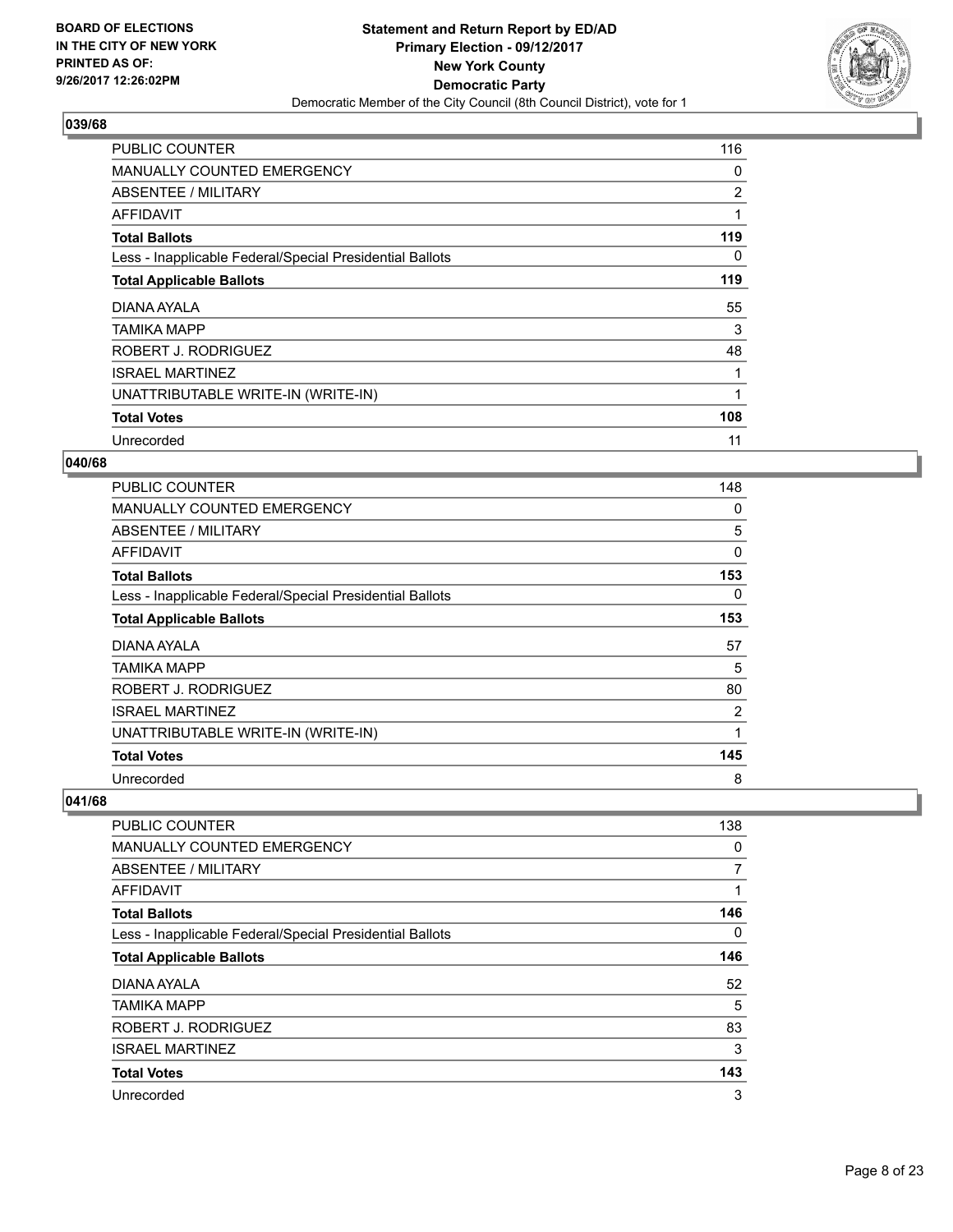

| <b>PUBLIC COUNTER</b>                                    | 157 |
|----------------------------------------------------------|-----|
| MANUALLY COUNTED EMERGENCY                               | 0   |
| ABSENTEE / MILITARY                                      | 4   |
| AFFIDAVIT                                                | 0   |
| <b>Total Ballots</b>                                     | 161 |
| Less - Inapplicable Federal/Special Presidential Ballots | 0   |
| <b>Total Applicable Ballots</b>                          | 161 |
| DIANA AYALA                                              | 46  |
| <b>TAMIKA MAPP</b>                                       | 9   |
| ROBERT J. RODRIGUEZ                                      | 92  |
| <b>ISRAEL MARTINEZ</b>                                   | 1   |
| <b>Total Votes</b>                                       | 148 |
| Unrecorded                                               | 13  |

### **043/68**

| <b>PUBLIC COUNTER</b>                                    | 109 |
|----------------------------------------------------------|-----|
| <b>MANUALLY COUNTED EMERGENCY</b>                        | 0   |
| <b>ABSENTEE / MILITARY</b>                               | 0   |
| <b>AFFIDAVIT</b>                                         | 1   |
| <b>Total Ballots</b>                                     | 110 |
| Less - Inapplicable Federal/Special Presidential Ballots | 0   |
| <b>Total Applicable Ballots</b>                          | 110 |
| DIANA AYALA                                              | 54  |
| <b>TAMIKA MAPP</b>                                       | 9   |
| ROBERT J. RODRIGUEZ                                      | 41  |
| <b>ISRAEL MARTINEZ</b>                                   | 3   |
| <b>Total Votes</b>                                       | 107 |
| Unrecorded                                               | 3   |

| <b>PUBLIC COUNTER</b>                                    | 80 |
|----------------------------------------------------------|----|
| MANUALLY COUNTED EMERGENCY                               | 0  |
| ABSENTEE / MILITARY                                      | 0  |
| AFFIDAVIT                                                | 0  |
| <b>Total Ballots</b>                                     | 80 |
| Less - Inapplicable Federal/Special Presidential Ballots | 0  |
| <b>Total Applicable Ballots</b>                          | 80 |
| DIANA AYALA                                              | 29 |
| <b>TAMIKA MAPP</b>                                       | 5  |
| ROBERT J. RODRIGUEZ                                      | 36 |
| <b>ISRAEL MARTINEZ</b>                                   | 3  |
| <b>Total Votes</b>                                       | 73 |
| Unrecorded                                               | 7  |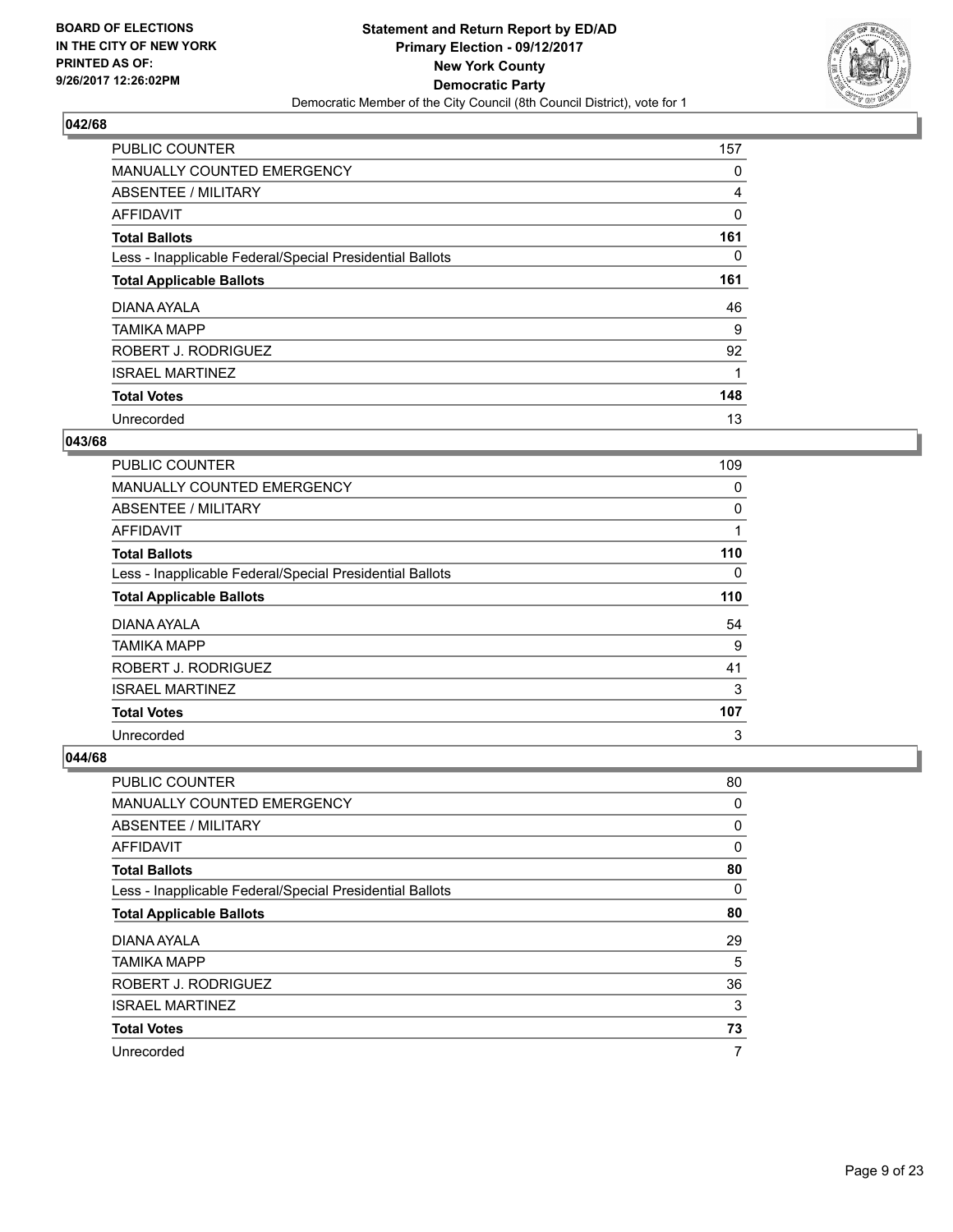

| <b>PUBLIC COUNTER</b>                                    | 57 |
|----------------------------------------------------------|----|
| MANUALLY COUNTED EMERGENCY                               | 0  |
| ABSENTEE / MILITARY                                      | 3  |
| AFFIDAVIT                                                |    |
| <b>Total Ballots</b>                                     | 61 |
| Less - Inapplicable Federal/Special Presidential Ballots | 0  |
| <b>Total Applicable Ballots</b>                          | 61 |
| DIANA AYALA                                              | 23 |
| <b>TAMIKA MAPP</b>                                       | 6  |
| ROBERT J. RODRIGUEZ                                      | 26 |
| <b>ISRAEL MARTINEZ</b>                                   | 3  |
| <b>Total Votes</b>                                       | 58 |
| Unrecorded                                               | 3  |

#### **046/68**

| PUBLIC COUNTER                                           | 88 |
|----------------------------------------------------------|----|
| <b>MANUALLY COUNTED EMERGENCY</b>                        | 0  |
| ABSENTEE / MILITARY                                      | 4  |
| AFFIDAVIT                                                | 0  |
| <b>Total Ballots</b>                                     | 92 |
| Less - Inapplicable Federal/Special Presidential Ballots | 0  |
| <b>Total Applicable Ballots</b>                          | 92 |
| DIANA AYALA                                              | 32 |
| <b>TAMIKA MAPP</b>                                       | 10 |
| ROBERT J. RODRIGUEZ                                      | 40 |
| <b>ISRAEL MARTINEZ</b>                                   | 5  |
| <b>Total Votes</b>                                       | 87 |
| Unrecorded                                               | 5  |

| <b>PUBLIC COUNTER</b>                                    | 88 |
|----------------------------------------------------------|----|
| MANUALLY COUNTED EMERGENCY                               | 0  |
| ABSENTEE / MILITARY                                      | 3  |
| AFFIDAVIT                                                | 0  |
| <b>Total Ballots</b>                                     | 91 |
| Less - Inapplicable Federal/Special Presidential Ballots | 0  |
| <b>Total Applicable Ballots</b>                          | 91 |
| DIANA AYALA                                              | 32 |
| <b>TAMIKA MAPP</b>                                       | 11 |
| ROBERT J. RODRIGUEZ                                      | 45 |
| <b>ISRAEL MARTINEZ</b>                                   | 0  |
| <b>Total Votes</b>                                       | 88 |
| Unrecorded                                               | 3  |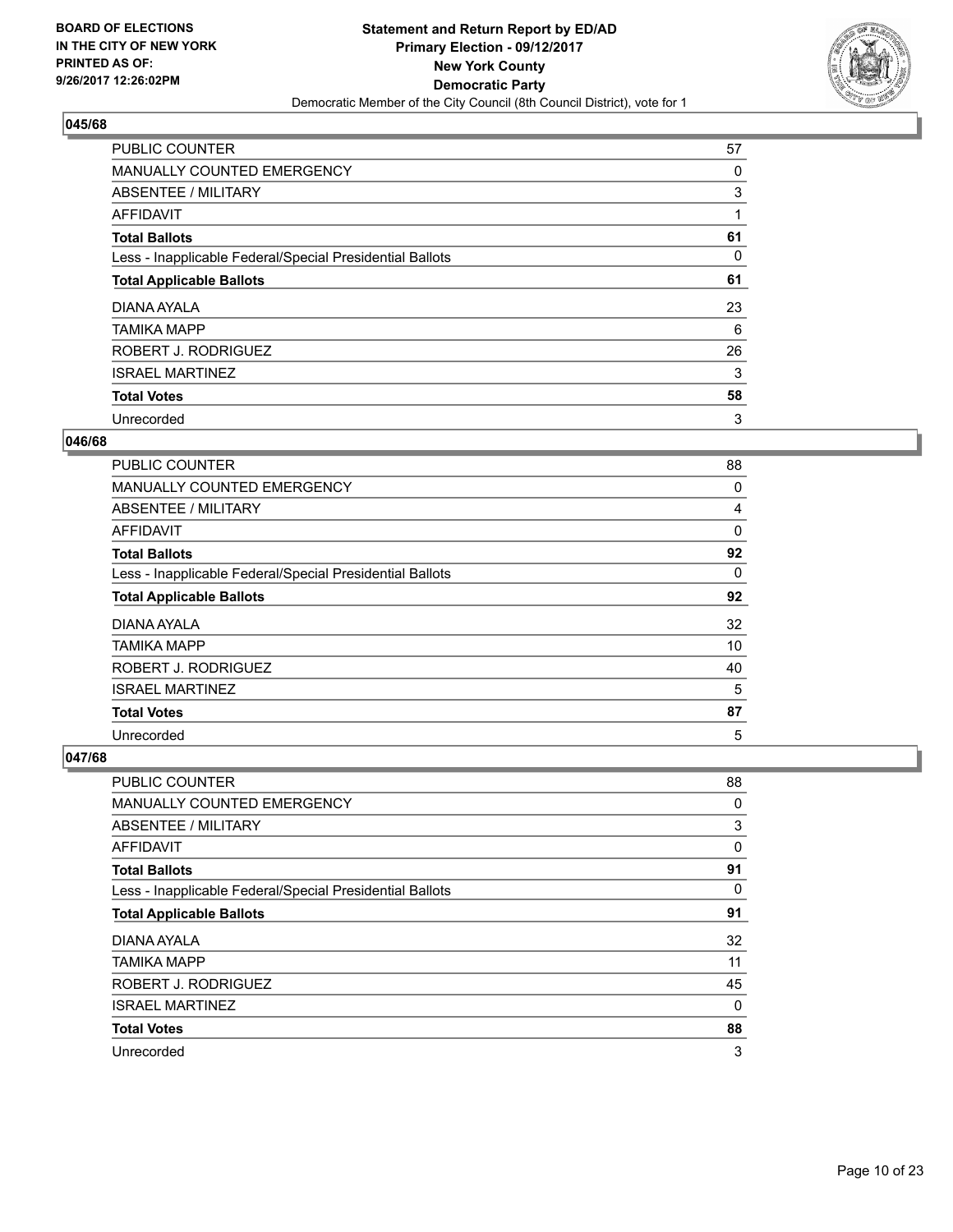

| <b>PUBLIC COUNTER</b>                                    | 95 |
|----------------------------------------------------------|----|
| MANUALLY COUNTED EMERGENCY                               | 0  |
| ABSENTEE / MILITARY                                      |    |
| AFFIDAVIT                                                | 0  |
| <b>Total Ballots</b>                                     | 96 |
| Less - Inapplicable Federal/Special Presidential Ballots | 0  |
| <b>Total Applicable Ballots</b>                          | 96 |
| DIANA AYALA                                              | 43 |
| <b>TAMIKA MAPP</b>                                       | 5  |
| ROBERT J. RODRIGUEZ                                      | 40 |
| <b>ISRAEL MARTINEZ</b>                                   |    |
| <b>Total Votes</b>                                       | 89 |
| Unrecorded                                               | 7  |

#### **049/68**

| <b>PUBLIC COUNTER</b>                                    | 89             |
|----------------------------------------------------------|----------------|
| <b>MANUALLY COUNTED EMERGENCY</b>                        | 0              |
| ABSENTEE / MILITARY                                      | 2              |
| <b>AFFIDAVIT</b>                                         | 1              |
| <b>Total Ballots</b>                                     | 92             |
| Less - Inapplicable Federal/Special Presidential Ballots | 0              |
| <b>Total Applicable Ballots</b>                          | 92             |
| DIANA AYALA                                              | 34             |
| <b>TAMIKA MAPP</b>                                       | 8              |
| ROBERT J. RODRIGUEZ                                      | 48             |
| <b>ISRAEL MARTINEZ</b>                                   | 0              |
| <b>Total Votes</b>                                       | 90             |
| Unrecorded                                               | $\overline{2}$ |

| PUBLIC COUNTER                                           | 154 |
|----------------------------------------------------------|-----|
| <b>MANUALLY COUNTED EMERGENCY</b>                        | 0   |
| ABSENTEE / MILITARY                                      | 6   |
| AFFIDAVIT                                                | 0   |
| <b>Total Ballots</b>                                     | 160 |
| Less - Inapplicable Federal/Special Presidential Ballots | 0   |
| <b>Total Applicable Ballots</b>                          | 160 |
| DIANA AYALA                                              | 52  |
| <b>TAMIKA MAPP</b>                                       | 21  |
| ROBERT J. RODRIGUEZ                                      | 79  |
| <b>ISRAEL MARTINEZ</b>                                   | 1   |
| <b>Total Votes</b>                                       | 153 |
| Unrecorded                                               | 7   |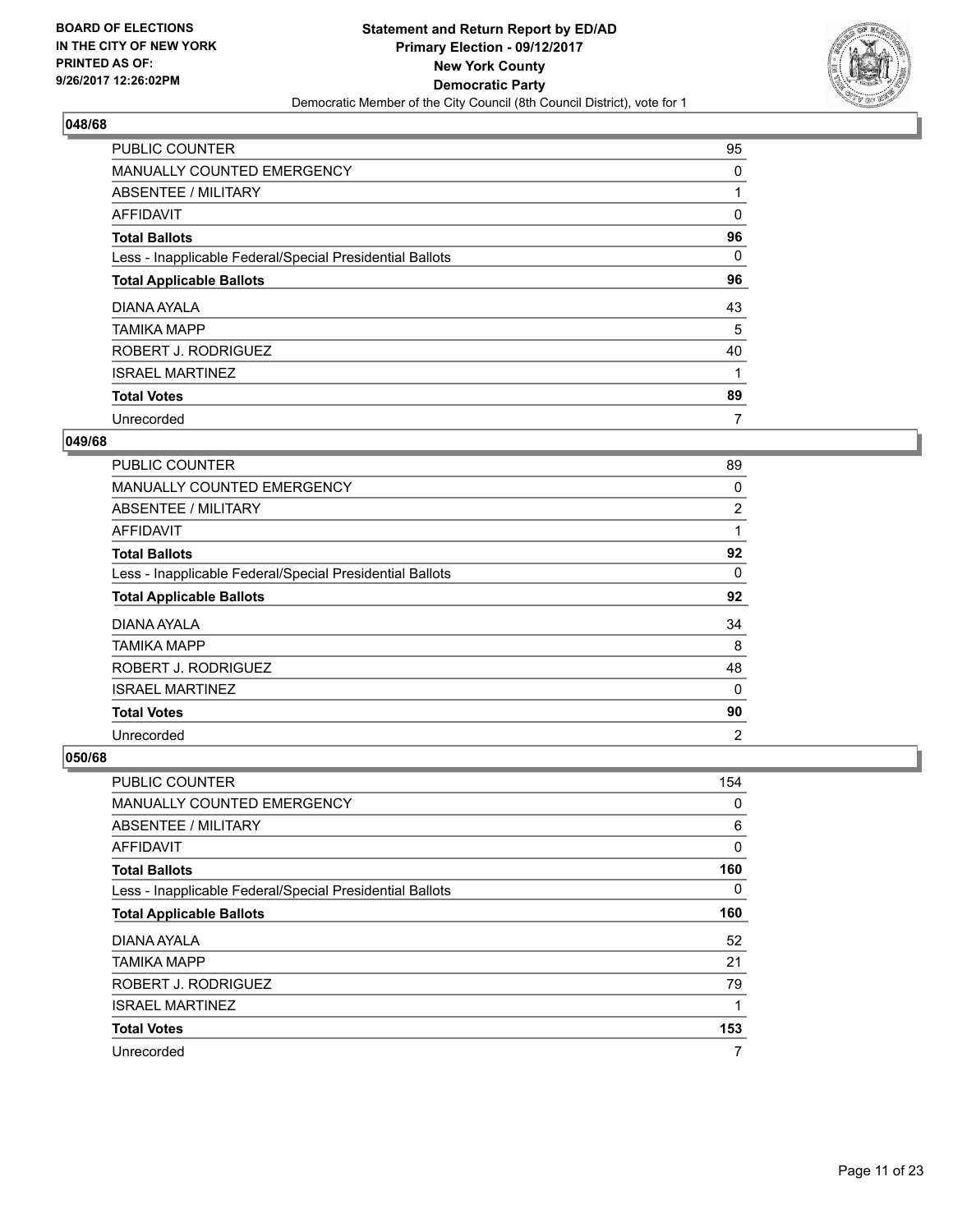

| <b>PUBLIC COUNTER</b>                                    | 126 |
|----------------------------------------------------------|-----|
| MANUALLY COUNTED EMERGENCY                               | 0   |
| ABSENTEE / MILITARY                                      | 4   |
| AFFIDAVIT                                                | 0   |
| <b>Total Ballots</b>                                     | 130 |
| Less - Inapplicable Federal/Special Presidential Ballots | 0   |
| <b>Total Applicable Ballots</b>                          | 130 |
| DIANA AYALA                                              | 44  |
| <b>TAMIKA MAPP</b>                                       | 24  |
| ROBERT J. RODRIGUEZ                                      | 53  |
| <b>ISRAEL MARTINEZ</b>                                   |     |
| <b>Total Votes</b>                                       | 122 |
| Unrecorded                                               | 8   |

#### **052/68**

| <b>PUBLIC COUNTER</b>                                    | 156 |
|----------------------------------------------------------|-----|
| <b>MANUALLY COUNTED EMERGENCY</b>                        | 0   |
| ABSENTEE / MILITARY                                      | 4   |
| <b>AFFIDAVIT</b>                                         | 0   |
| <b>Total Ballots</b>                                     | 160 |
| Less - Inapplicable Federal/Special Presidential Ballots | 0   |
| <b>Total Applicable Ballots</b>                          | 160 |
| DIANA AYALA                                              | 47  |
| TAMIKA MAPP                                              | 40  |
| ROBERT J. RODRIGUEZ                                      | 68  |
| <b>ISRAEL MARTINEZ</b>                                   | 1   |
| UNATTRIBUTABLE WRITE-IN (WRITE-IN)                       | 1   |
| <b>Total Votes</b>                                       | 157 |
| Unrecorded                                               | 3   |

| <b>PUBLIC COUNTER</b>                                    | 109 |
|----------------------------------------------------------|-----|
| <b>MANUALLY COUNTED EMERGENCY</b>                        | 0   |
| ABSENTEE / MILITARY                                      | 5   |
| AFFIDAVIT                                                | 0   |
| <b>Total Ballots</b>                                     | 114 |
| Less - Inapplicable Federal/Special Presidential Ballots | 0   |
| <b>Total Applicable Ballots</b>                          | 114 |
| DIANA AYALA                                              | 34  |
| <b>TAMIKA MAPP</b>                                       | 8   |
| ROBERT J. RODRIGUEZ                                      | 66  |
| <b>ISRAEL MARTINEZ</b>                                   | 2   |
| <b>Total Votes</b>                                       | 110 |
| Unrecorded                                               | 4   |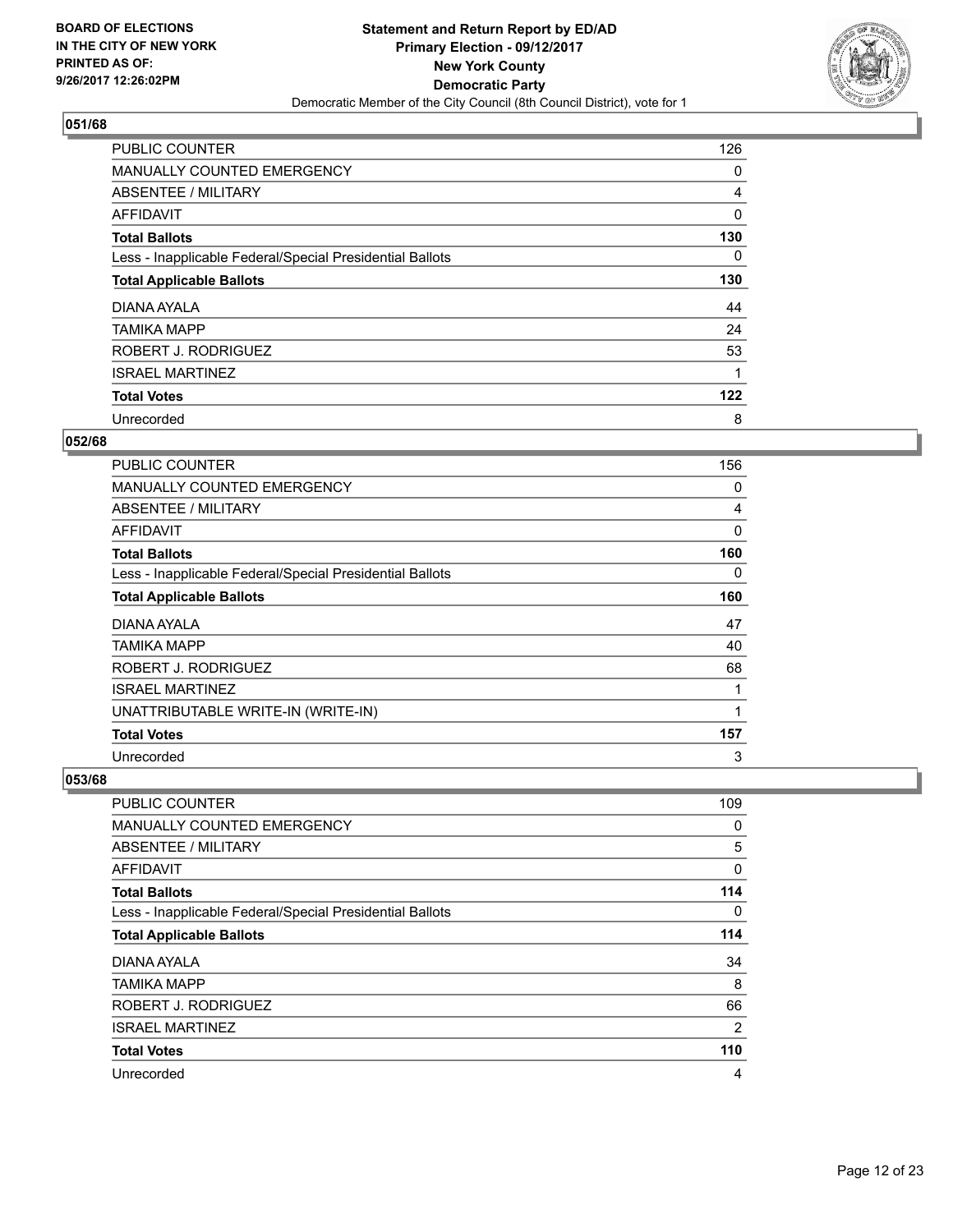

| PUBLIC COUNTER                                           | 100 |
|----------------------------------------------------------|-----|
| MANUALLY COUNTED EMERGENCY                               | 0   |
| ABSENTEE / MILITARY                                      | 3   |
| AFFIDAVIT                                                | 1   |
| <b>Total Ballots</b>                                     | 104 |
| Less - Inapplicable Federal/Special Presidential Ballots | 0   |
| <b>Total Applicable Ballots</b>                          | 104 |
| DIANA AYALA                                              | 40  |
| TAMIKA MAPP                                              | 5   |
| ROBERT J. RODRIGUEZ                                      | 54  |
| <b>ISRAEL MARTINEZ</b>                                   |     |
| <b>Total Votes</b>                                       | 100 |
| Unrecorded                                               | 4   |

#### **055/68**

| <b>PUBLIC COUNTER</b>                                    | 130 |
|----------------------------------------------------------|-----|
| <b>MANUALLY COUNTED EMERGENCY</b>                        | 0   |
| ABSENTEE / MILITARY                                      | 1   |
| <b>AFFIDAVIT</b>                                         | 1   |
| <b>Total Ballots</b>                                     | 132 |
| Less - Inapplicable Federal/Special Presidential Ballots | 0   |
| <b>Total Applicable Ballots</b>                          | 132 |
| DIANA AYALA                                              | 43  |
| TAMIKA MAPP                                              | 14  |
| ROBERT J. RODRIGUEZ                                      | 64  |
| <b>ISRAEL MARTINEZ</b>                                   | 4   |
| TANISHA PILAR DEJESUS (WRITE-IN)                         | 1   |
| <b>Total Votes</b>                                       | 126 |
| Unrecorded                                               | 6   |

| <b>PUBLIC COUNTER</b>                                    | 94 |
|----------------------------------------------------------|----|
| MANUALLY COUNTED EMERGENCY                               | 0  |
| ABSENTEE / MILITARY                                      | 2  |
| AFFIDAVIT                                                | 1  |
| <b>Total Ballots</b>                                     | 97 |
| Less - Inapplicable Federal/Special Presidential Ballots | 0  |
| <b>Total Applicable Ballots</b>                          | 97 |
| DIANA AYALA                                              | 31 |
| TAMIKA MAPP                                              | 3  |
| ROBERT J. RODRIGUEZ                                      | 54 |
| <b>ISRAEL MARTINEZ</b>                                   | 4  |
| <b>OMAR JACKSON (WRITE-IN)</b>                           | 1  |
| <b>Total Votes</b>                                       | 93 |
| Unrecorded                                               | 4  |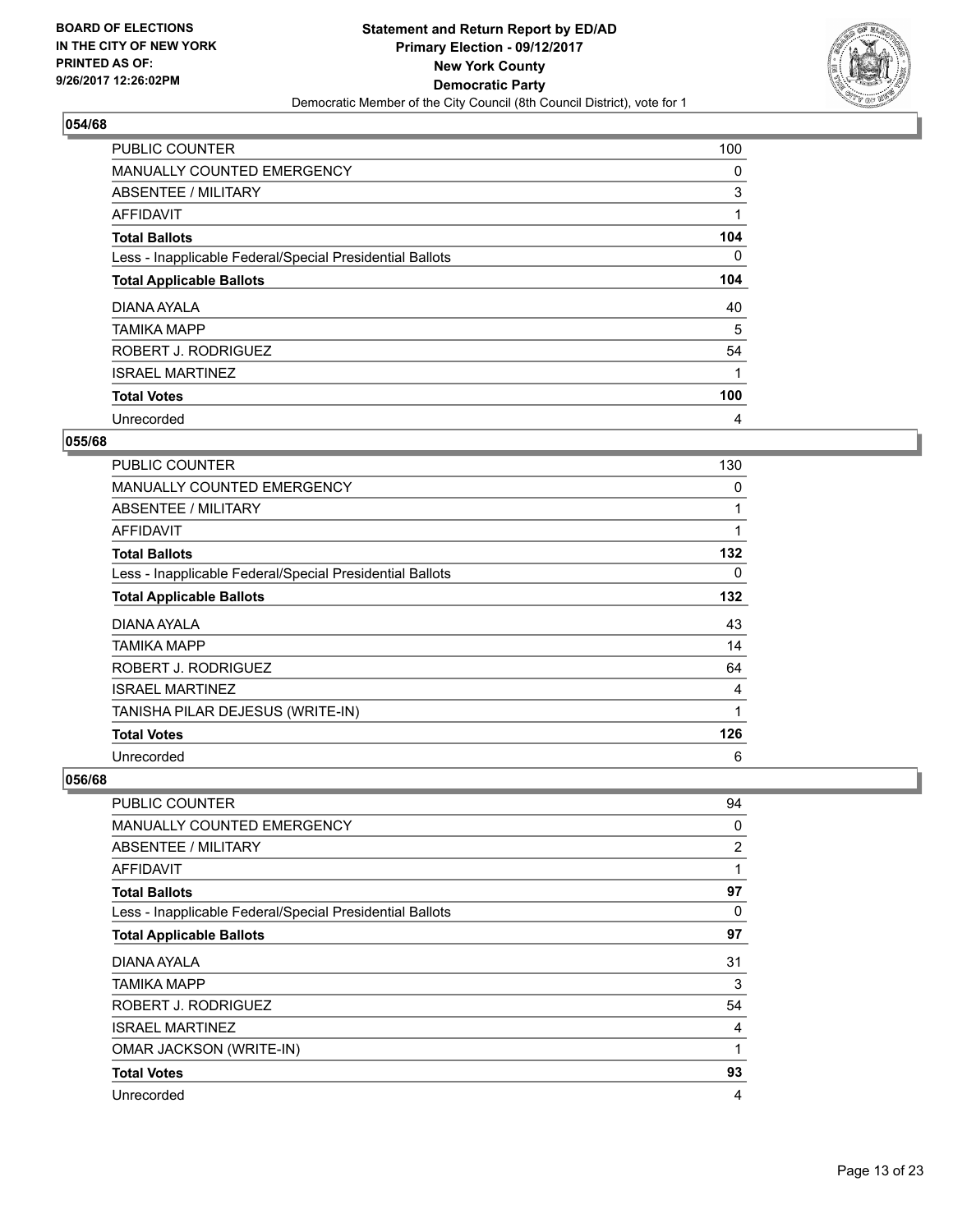

| <b>PUBLIC COUNTER</b>                                    | 60 |
|----------------------------------------------------------|----|
| MANUALLY COUNTED EMERGENCY                               | 0  |
| ABSENTEE / MILITARY                                      | 3  |
| AFFIDAVIT                                                | 0  |
| <b>Total Ballots</b>                                     | 63 |
| Less - Inapplicable Federal/Special Presidential Ballots | 0  |
| <b>Total Applicable Ballots</b>                          | 63 |
| DIANA AYALA                                              | 13 |
| <b>TAMIKA MAPP</b>                                       | 7  |
| ROBERT J. RODRIGUEZ                                      | 37 |
| <b>ISRAEL MARTINEZ</b>                                   | 0  |
| <b>Total Votes</b>                                       | 57 |
| Unrecorded                                               | 6  |

#### **064/68**

| <b>PUBLIC COUNTER</b>                                    | 76 |
|----------------------------------------------------------|----|
| <b>MANUALLY COUNTED EMERGENCY</b>                        | 0  |
| ABSENTEE / MILITARY                                      | 2  |
| AFFIDAVIT                                                | 0  |
| <b>Total Ballots</b>                                     | 78 |
| Less - Inapplicable Federal/Special Presidential Ballots | 0  |
| <b>Total Applicable Ballots</b>                          | 78 |
| DIANA AYALA                                              | 22 |
| <b>TAMIKA MAPP</b>                                       | 4  |
| ROBERT J. RODRIGUEZ                                      | 44 |
| <b>ISRAEL MARTINEZ</b>                                   | 2  |
| <b>Total Votes</b>                                       | 72 |
| Unrecorded                                               | 6  |

| PUBLIC COUNTER                                           | 88             |
|----------------------------------------------------------|----------------|
| <b>MANUALLY COUNTED EMERGENCY</b>                        | 0              |
| ABSENTEE / MILITARY                                      | 2              |
| AFFIDAVIT                                                | 1              |
| <b>Total Ballots</b>                                     | 91             |
| Less - Inapplicable Federal/Special Presidential Ballots | 0              |
| <b>Total Applicable Ballots</b>                          | 91             |
| DIANA AYALA                                              | 26             |
| <b>TAMIKA MAPP</b>                                       | 5              |
| ROBERT J. RODRIGUEZ                                      | 51             |
| <b>ISRAEL MARTINEZ</b>                                   | $\overline{2}$ |
| <b>Total Votes</b>                                       | 84             |
| Unrecorded                                               | 7              |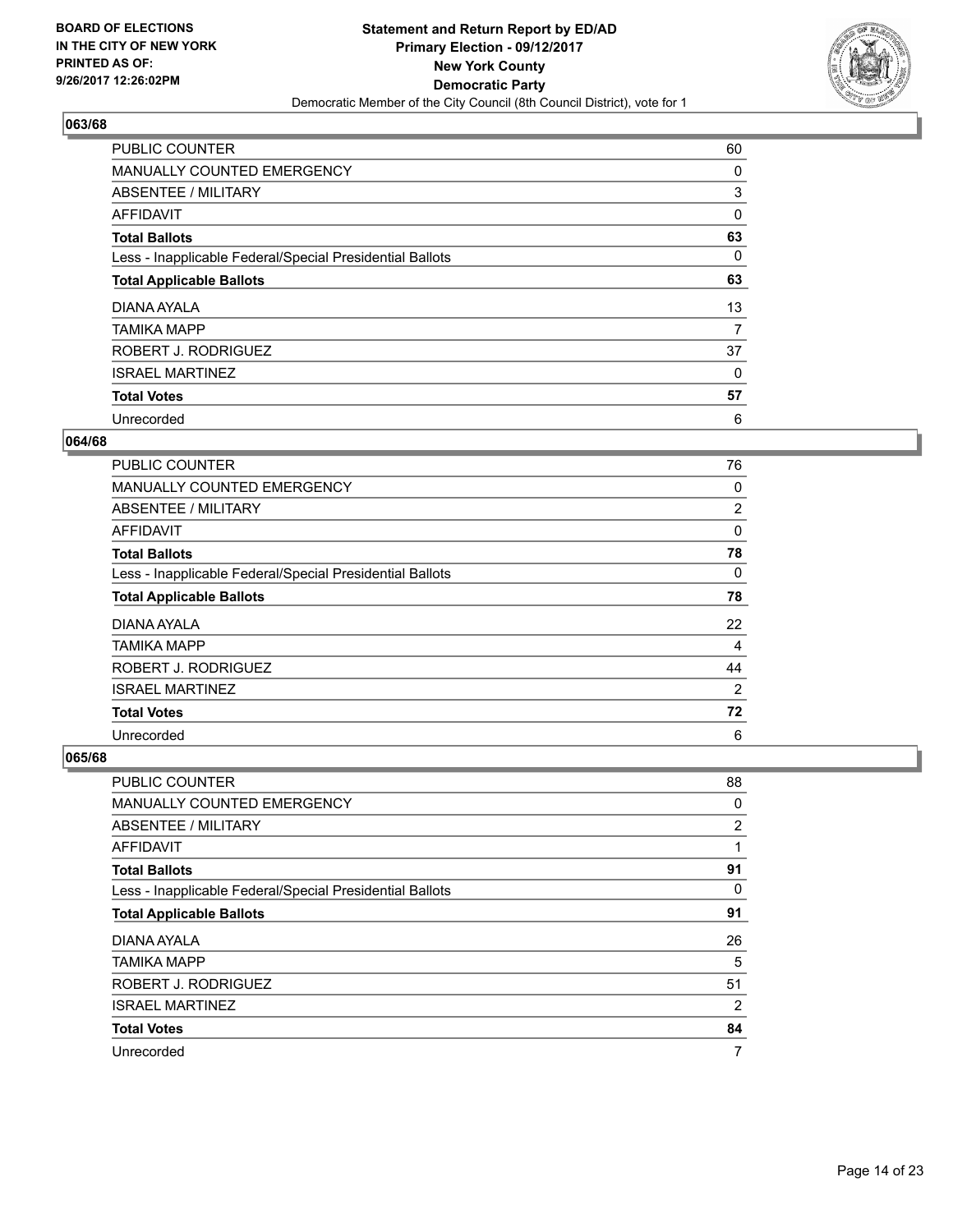

| <b>PUBLIC COUNTER</b>                                    | 176 |
|----------------------------------------------------------|-----|
| <b>MANUALLY COUNTED EMERGENCY</b>                        | 0   |
| ABSENTEE / MILITARY                                      | 5   |
| AFFIDAVIT                                                | 0   |
| <b>Total Ballots</b>                                     | 181 |
| Less - Inapplicable Federal/Special Presidential Ballots | 0   |
| <b>Total Applicable Ballots</b>                          | 181 |
| DIANA AYALA                                              | 49  |
| TAMIKA MAPP                                              | 10  |
| ROBERT J. RODRIGUEZ                                      | 104 |
| <b>ISRAEL MARTINEZ</b>                                   | 2   |
| SIMCA WHOWN (WRITE-IN)                                   |     |
| <b>Total Votes</b>                                       | 166 |
| Unrecorded                                               | 15  |

## **067/68**

| <b>PUBLIC COUNTER</b>                                    | 60 |
|----------------------------------------------------------|----|
| <b>MANUALLY COUNTED EMERGENCY</b>                        | 0  |
| ABSENTEE / MILITARY                                      | 7  |
| AFFIDAVIT                                                | 0  |
| <b>Total Ballots</b>                                     | 67 |
| Less - Inapplicable Federal/Special Presidential Ballots | 0  |
| <b>Total Applicable Ballots</b>                          | 67 |
| DIANA AYALA                                              | 22 |
| TAMIKA MAPP                                              | 5  |
| ROBERT J. RODRIGUEZ                                      | 34 |
| <b>ISRAEL MARTINEZ</b>                                   | 0  |
| UNATTRIBUTABLE WRITE-IN (WRITE-IN)                       | 1  |
| <b>Total Votes</b>                                       | 62 |
| Unrecorded                                               | 5  |

| <b>PUBLIC COUNTER</b>                                    | 87 |
|----------------------------------------------------------|----|
| MANUALLY COUNTED EMERGENCY                               | 0  |
| ABSENTEE / MILITARY                                      | 2  |
| <b>AFFIDAVIT</b>                                         | 2  |
| <b>Total Ballots</b>                                     | 91 |
| Less - Inapplicable Federal/Special Presidential Ballots | 0  |
| <b>Total Applicable Ballots</b>                          | 91 |
| DIANA AYALA                                              | 33 |
| TAMIKA MAPP                                              | 7  |
| ROBERT J. RODRIGUEZ                                      | 43 |
| <b>ISRAEL MARTINEZ</b>                                   | 1  |
| <b>Total Votes</b>                                       | 84 |
| Unrecorded                                               | 7  |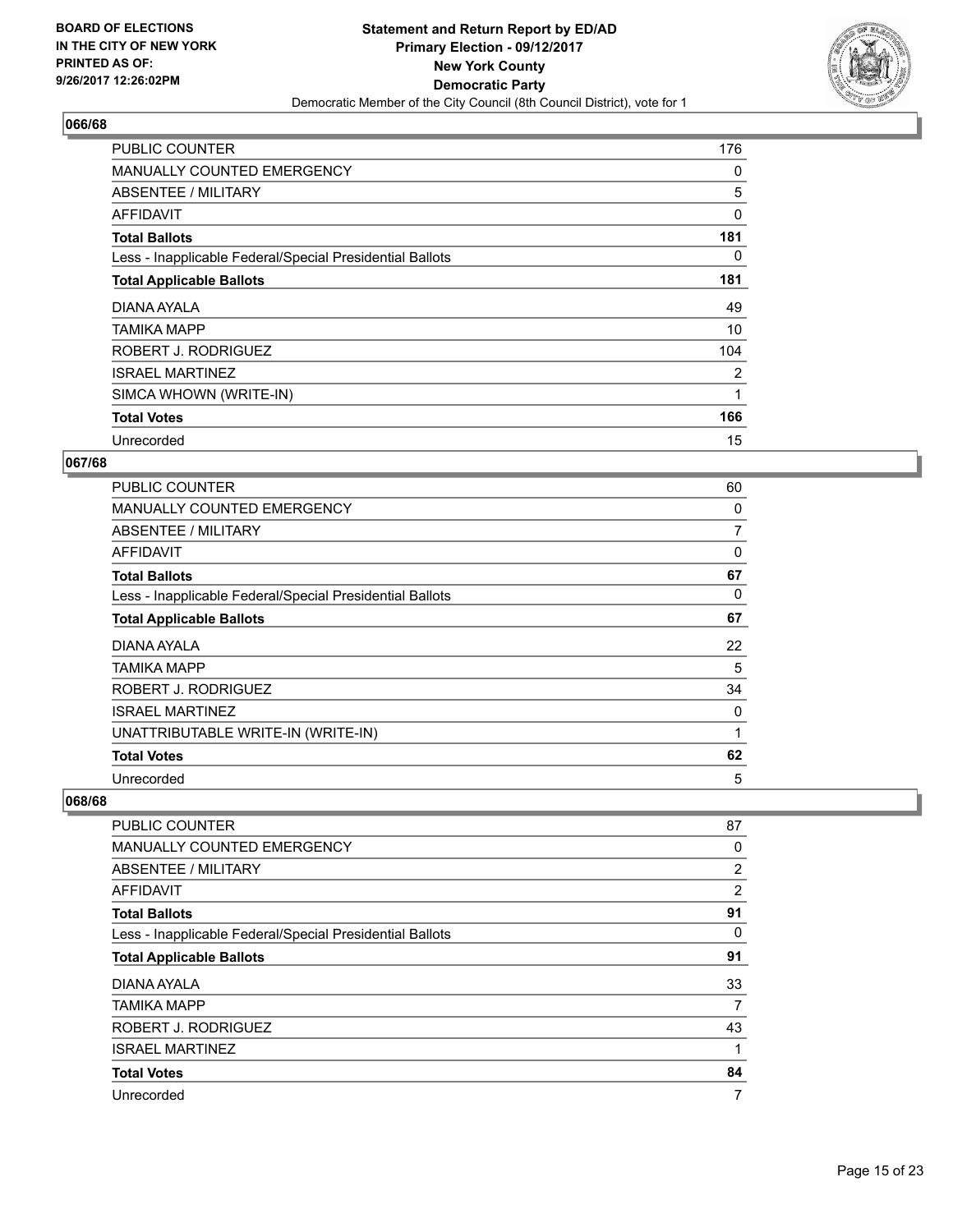

| <b>PUBLIC COUNTER</b>                                    | 121 |
|----------------------------------------------------------|-----|
| MANUALLY COUNTED EMERGENCY                               | 0   |
| ABSENTEE / MILITARY                                      | 3   |
| AFFIDAVIT                                                |     |
| <b>Total Ballots</b>                                     | 125 |
| Less - Inapplicable Federal/Special Presidential Ballots | 0   |
| <b>Total Applicable Ballots</b>                          | 125 |
| DIANA AYALA                                              | 42  |
| <b>TAMIKA MAPP</b>                                       | 8   |
| ROBERT J. RODRIGUEZ                                      | 68  |
| <b>ISRAEL MARTINEZ</b>                                   | 0   |
| <b>Total Votes</b>                                       | 118 |
| Unrecorded                                               | 7   |

#### **070/68**

| <b>PUBLIC COUNTER</b>                                    | 77 |
|----------------------------------------------------------|----|
| <b>MANUALLY COUNTED EMERGENCY</b>                        | 0  |
| ABSENTEE / MILITARY                                      |    |
| AFFIDAVIT                                                | 0  |
| <b>Total Ballots</b>                                     | 78 |
| Less - Inapplicable Federal/Special Presidential Ballots | 0  |
| <b>Total Applicable Ballots</b>                          | 78 |
| DIANA AYALA                                              | 43 |
| <b>TAMIKA MAPP</b>                                       |    |
| ROBERT J. RODRIGUEZ                                      | 28 |
| <b>ISRAEL MARTINEZ</b>                                   | 0  |
| <b>Total Votes</b>                                       | 72 |
| Unrecorded                                               | 6  |

| PUBLIC COUNTER                                           | 83             |
|----------------------------------------------------------|----------------|
| <b>MANUALLY COUNTED EMERGENCY</b>                        | 0              |
| ABSENTEE / MILITARY                                      | 6              |
| AFFIDAVIT                                                | 0              |
| <b>Total Ballots</b>                                     | 89             |
| Less - Inapplicable Federal/Special Presidential Ballots | 0              |
| <b>Total Applicable Ballots</b>                          | 89             |
| DIANA AYALA                                              | 49             |
| <b>TAMIKA MAPP</b>                                       | 6              |
| ROBERT J. RODRIGUEZ                                      | 32             |
| <b>ISRAEL MARTINEZ</b>                                   | 0              |
| <b>Total Votes</b>                                       | 87             |
| Unrecorded                                               | $\overline{2}$ |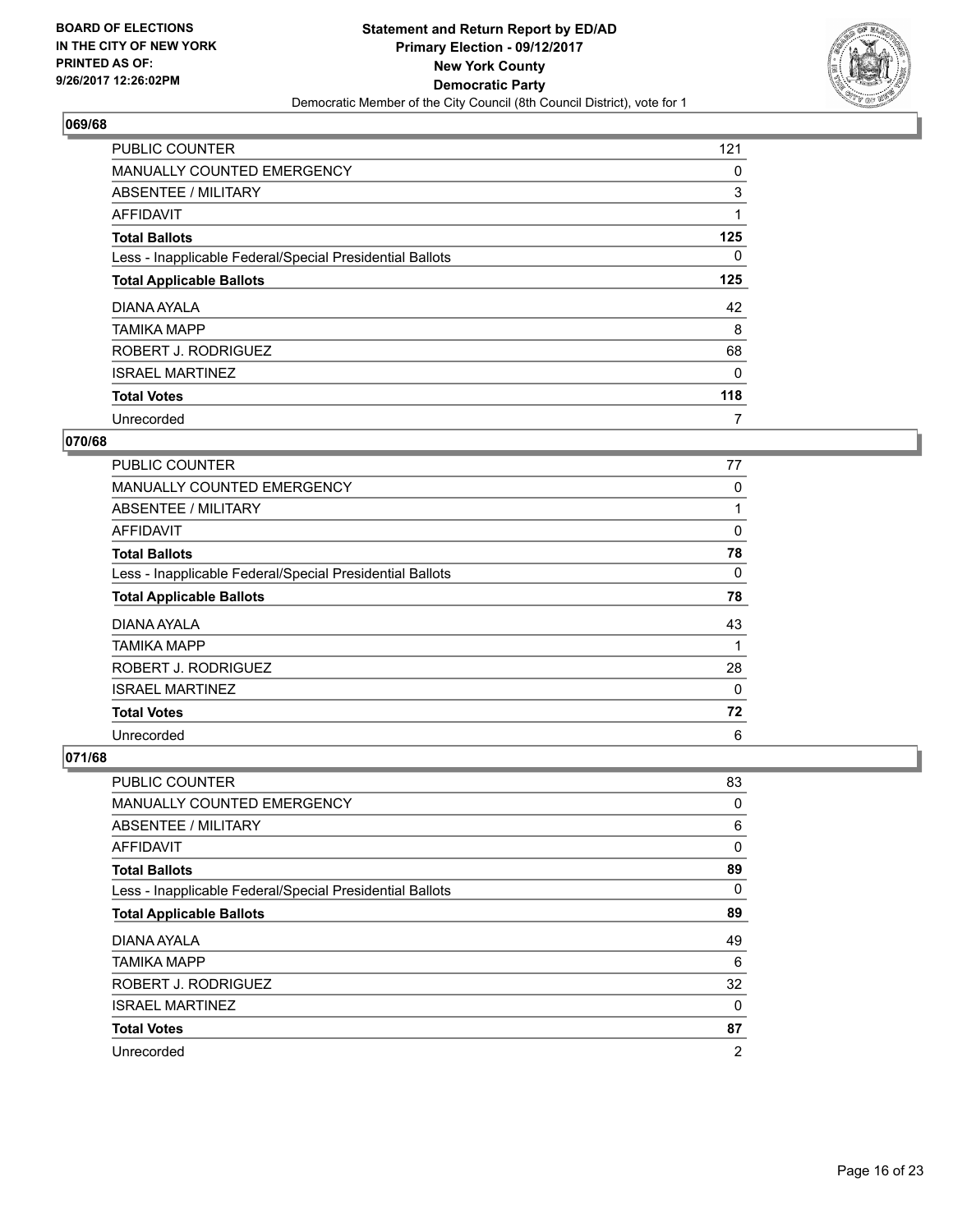

| <b>PUBLIC COUNTER</b>                                    | 93             |
|----------------------------------------------------------|----------------|
| MANUALLY COUNTED EMERGENCY                               | 0              |
| ABSENTEE / MILITARY                                      | $\overline{2}$ |
| AFFIDAVIT                                                | 0              |
| <b>Total Ballots</b>                                     | 95             |
| Less - Inapplicable Federal/Special Presidential Ballots | 0              |
| <b>Total Applicable Ballots</b>                          | 95             |
| DIANA AYALA                                              | 44             |
| <b>TAMIKA MAPP</b>                                       | 10             |
| ROBERT J. RODRIGUEZ                                      | 33             |
| <b>ISRAEL MARTINEZ</b>                                   |                |
| <b>Total Votes</b>                                       | 88             |
| Unrecorded                                               | 7              |

# **073/68**

| <b>PUBLIC COUNTER</b>                                    | 87             |
|----------------------------------------------------------|----------------|
| <b>MANUALLY COUNTED EMERGENCY</b>                        | 0              |
| ABSENTEE / MILITARY                                      | 4              |
| AFFIDAVIT                                                | $\overline{2}$ |
| <b>Total Ballots</b>                                     | 93             |
| Less - Inapplicable Federal/Special Presidential Ballots | 0              |
| <b>Total Applicable Ballots</b>                          | 93             |
| DIANA AYALA                                              | 38             |
| TAMIKA MAPP                                              | 6              |
| ROBERT J. RODRIGUEZ                                      | 42             |
| <b>ISRAEL MARTINEZ</b>                                   | 4              |
| ZACHARY ZAGGER (WRITE-IN)                                | 1              |
| <b>Total Votes</b>                                       | 91             |
| Unrecorded                                               | $\overline{2}$ |

| <b>PUBLIC COUNTER</b>                                    | 79             |
|----------------------------------------------------------|----------------|
| MANUALLY COUNTED EMERGENCY                               | 0              |
| ABSENTEE / MILITARY                                      |                |
| AFFIDAVIT                                                | $\overline{2}$ |
| <b>Total Ballots</b>                                     | 82             |
| Less - Inapplicable Federal/Special Presidential Ballots | 0              |
| <b>Total Applicable Ballots</b>                          | 82             |
| DIANA AYALA                                              | 35             |
| <b>TAMIKA MAPP</b>                                       | 7              |
| ROBERT J. RODRIGUEZ                                      | 38             |
| <b>ISRAEL MARTINEZ</b>                                   | $\overline{2}$ |
| <b>Total Votes</b>                                       | 82             |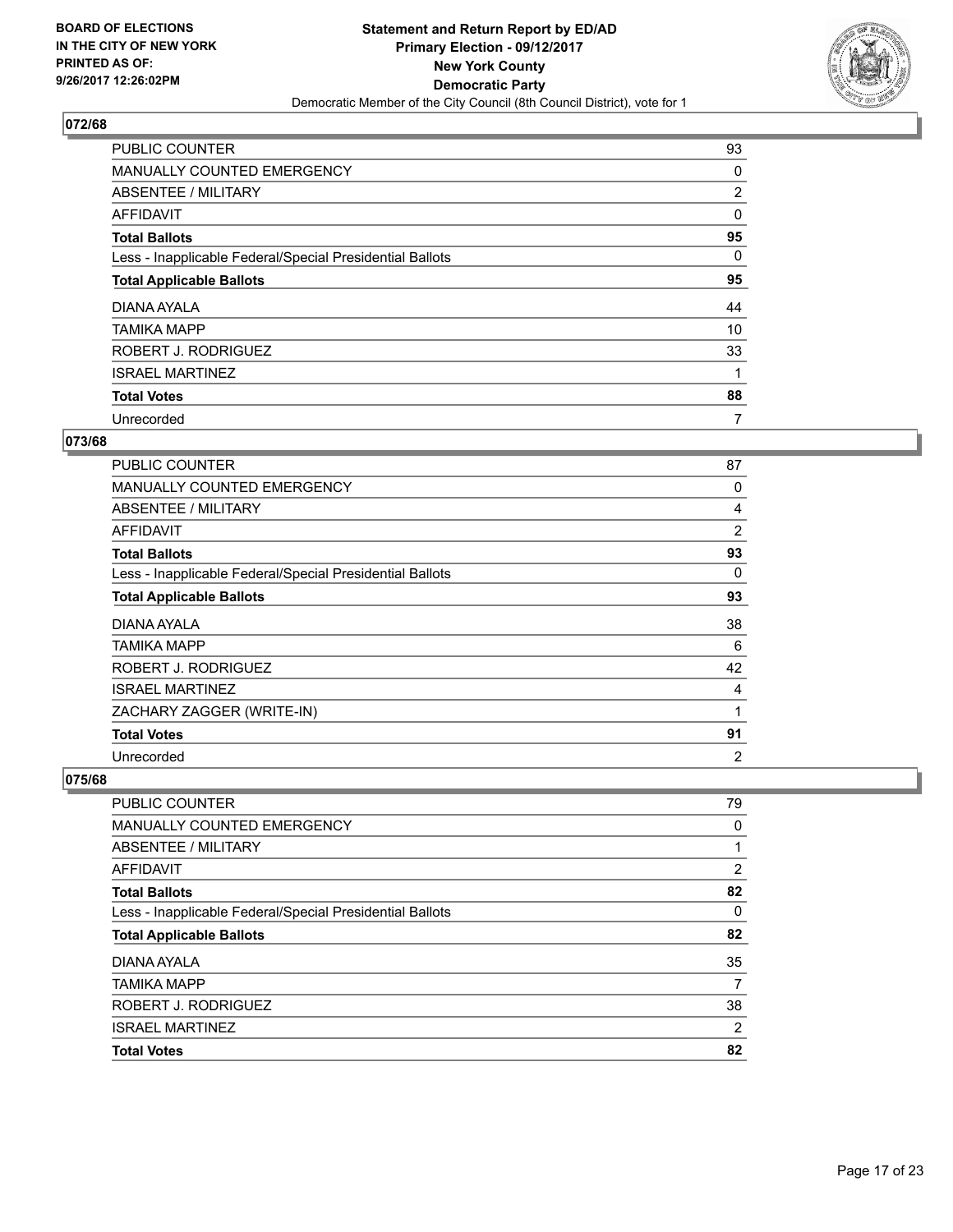

| <b>PUBLIC COUNTER</b>                                    | 110 |
|----------------------------------------------------------|-----|
| MANUALLY COUNTED EMERGENCY                               | 0   |
| ABSENTEE / MILITARY                                      | 8   |
| <b>AFFIDAVIT</b>                                         | 3   |
| <b>Total Ballots</b>                                     | 121 |
| Less - Inapplicable Federal/Special Presidential Ballots | 0   |
| <b>Total Applicable Ballots</b>                          | 121 |
| DIANA AYALA                                              | 65  |
| TAMIKA MAPP                                              | 11  |
| ROBERT J. RODRIGUEZ                                      | 42  |
| <b>ISRAEL MARTINEZ</b>                                   | 2   |
| <b>Total Votes</b>                                       | 120 |
| Unrecorded                                               | 1   |

## **077/68**

| <b>PUBLIC COUNTER</b>                                    | 84             |
|----------------------------------------------------------|----------------|
| <b>MANUALLY COUNTED EMERGENCY</b>                        | 0              |
| <b>ABSENTEE / MILITARY</b>                               | 1              |
| AFFIDAVIT                                                | 1              |
| <b>Total Ballots</b>                                     | 86             |
| Less - Inapplicable Federal/Special Presidential Ballots | 0              |
| <b>Total Applicable Ballots</b>                          | 86             |
| DIANA AYALA                                              | 38             |
| TAMIKA MAPP                                              | 12             |
| ROBERT J. RODRIGUEZ                                      | 33             |
| <b>ISRAEL MARTINEZ</b>                                   | 0              |
| TYSON-LORD GRAY (WRITE-IN)                               | 1              |
| <b>Total Votes</b>                                       | 84             |
| Unrecorded                                               | $\overline{2}$ |

| <b>PUBLIC COUNTER</b>                                    | 94 |
|----------------------------------------------------------|----|
| <b>MANUALLY COUNTED EMERGENCY</b>                        | 0  |
| ABSENTEE / MILITARY                                      | 3  |
| AFFIDAVIT                                                | 0  |
| <b>Total Ballots</b>                                     | 97 |
| Less - Inapplicable Federal/Special Presidential Ballots | 0  |
| <b>Total Applicable Ballots</b>                          | 97 |
| DIANA AYALA                                              | 38 |
| <b>TAMIKA MAPP</b>                                       | 6  |
| ROBERT J. RODRIGUEZ                                      | 50 |
| <b>ISRAEL MARTINEZ</b>                                   | 0  |
| <b>Total Votes</b>                                       | 94 |
| Unrecorded                                               | 3  |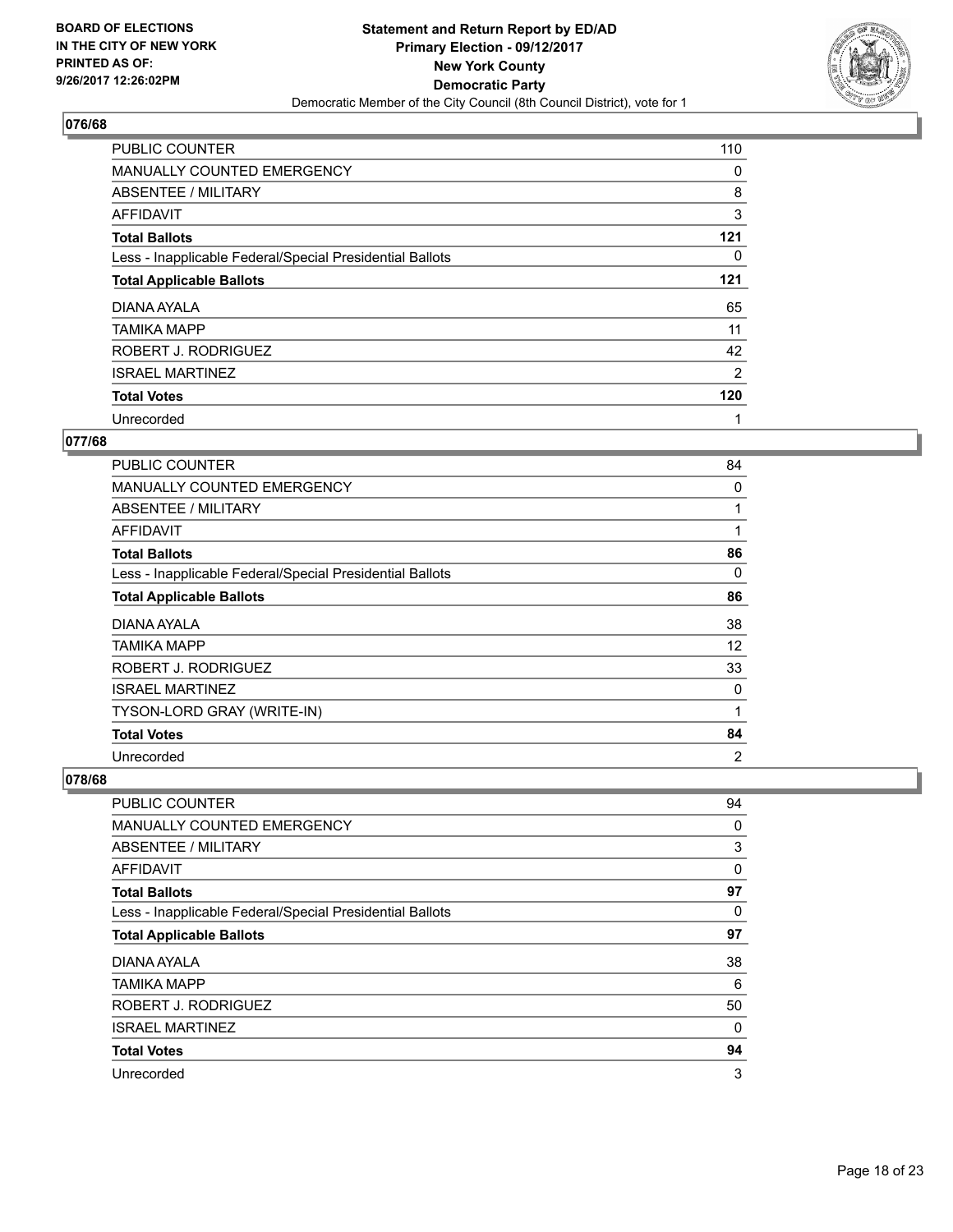

| <b>PUBLIC COUNTER</b>                                    | 109      |
|----------------------------------------------------------|----------|
| MANUALLY COUNTED EMERGENCY                               | 0        |
| ABSENTEE / MILITARY                                      | 3        |
| <b>AFFIDAVIT</b>                                         | 2        |
| <b>Total Ballots</b>                                     | 114      |
| Less - Inapplicable Federal/Special Presidential Ballots | $\Omega$ |
| <b>Total Applicable Ballots</b>                          | 114      |
| DIANA AYALA                                              | 43       |
| TAMIKA MAPP                                              | 19       |
| ROBERT J. RODRIGUEZ                                      | 45       |
| <b>ISRAEL MARTINEZ</b>                                   | 1        |
| <b>Total Votes</b>                                       | 108      |
| Unrecorded                                               | 6        |

#### **086/68**

| <b>PUBLIC COUNTER</b>                                    | 69 |
|----------------------------------------------------------|----|
| <b>MANUALLY COUNTED EMERGENCY</b>                        | 0  |
| ABSENTEE / MILITARY                                      | 2  |
| AFFIDAVIT                                                | 1  |
| <b>Total Ballots</b>                                     | 72 |
| Less - Inapplicable Federal/Special Presidential Ballots | 0  |
| <b>Total Applicable Ballots</b>                          | 72 |
| DIANA AYALA                                              | 31 |
| <b>TAMIKA MAPP</b>                                       | 12 |
| ROBERT J. RODRIGUEZ                                      | 23 |
| <b>ISRAEL MARTINEZ</b>                                   |    |
| <b>Total Votes</b>                                       | 67 |
| Unrecorded                                               | 5  |

| PUBLIC COUNTER                                           | 79 |
|----------------------------------------------------------|----|
| <b>MANUALLY COUNTED EMERGENCY</b>                        | 0  |
| ABSENTEE / MILITARY                                      | 3  |
| AFFIDAVIT                                                | 1  |
| <b>Total Ballots</b>                                     | 83 |
| Less - Inapplicable Federal/Special Presidential Ballots | 0  |
| <b>Total Applicable Ballots</b>                          | 83 |
| DIANA AYALA                                              | 23 |
| <b>TAMIKA MAPP</b>                                       | 11 |
| ROBERT J. RODRIGUEZ                                      | 39 |
| <b>ISRAEL MARTINEZ</b>                                   | 0  |
| <b>Total Votes</b>                                       | 73 |
| Unrecorded                                               | 10 |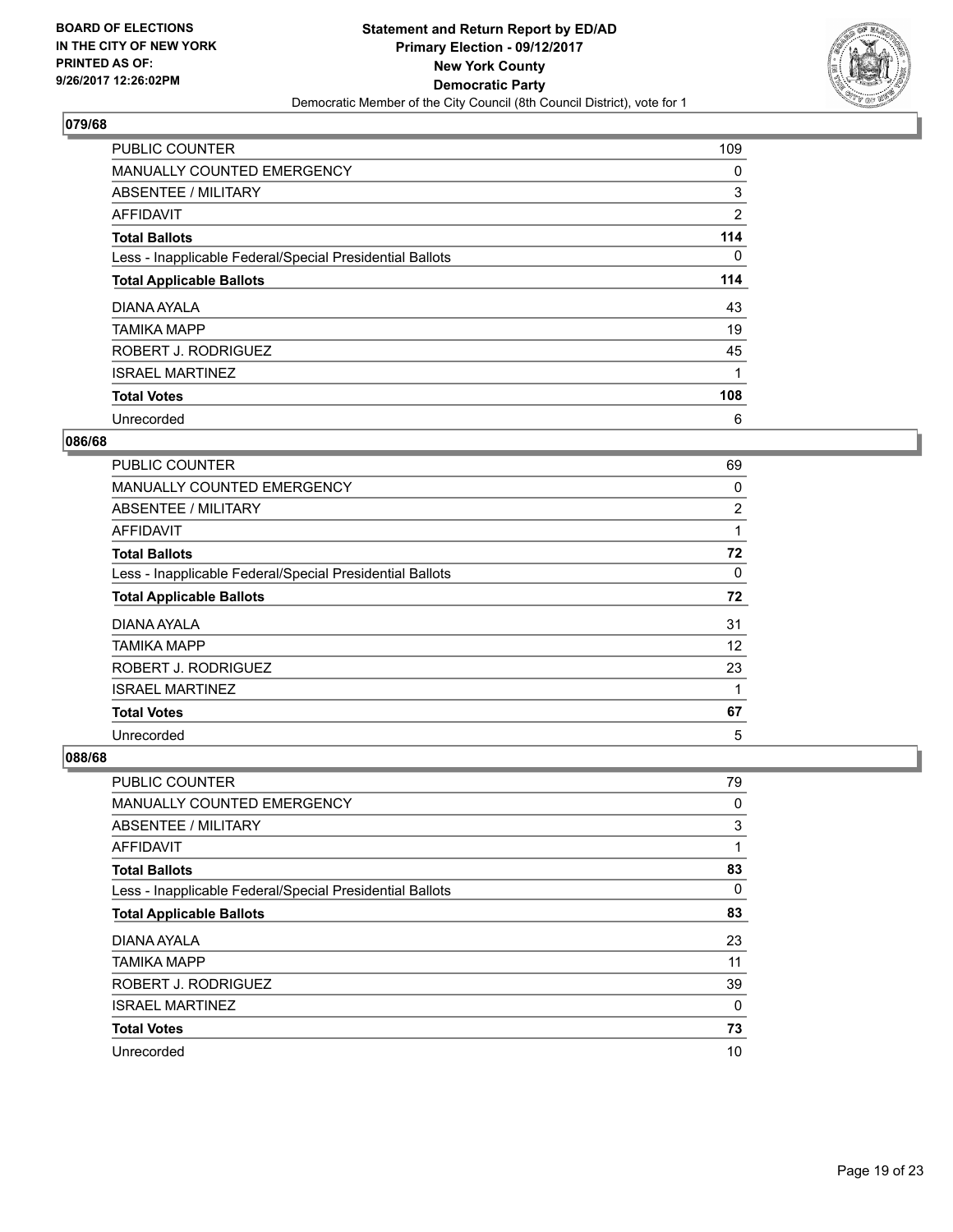

| <b>PUBLIC COUNTER</b>                                    | 110 |
|----------------------------------------------------------|-----|
| MANUALLY COUNTED EMERGENCY                               | 0   |
| ABSENTEE / MILITARY                                      | 0   |
| AFFIDAVIT                                                | 0   |
| <b>Total Ballots</b>                                     | 110 |
| Less - Inapplicable Federal/Special Presidential Ballots | 0   |
| <b>Total Applicable Ballots</b>                          | 110 |
| DIANA AYALA                                              | 36  |
| <b>TAMIKA MAPP</b>                                       | 7   |
| ROBERT J. RODRIGUEZ                                      | 58  |
| <b>ISRAEL MARTINEZ</b>                                   |     |
| <b>Total Votes</b>                                       | 102 |
| Unrecorded                                               | 8   |

#### **090/68**

| <b>PUBLIC COUNTER</b>                                    | 81          |
|----------------------------------------------------------|-------------|
| MANUALLY COUNTED EMERGENCY                               | 0           |
| ABSENTEE / MILITARY                                      | 7           |
| <b>AFFIDAVIT</b>                                         | $\mathbf 0$ |
| <b>Total Ballots</b>                                     | 88          |
| Less - Inapplicable Federal/Special Presidential Ballots | 0           |
| <b>Total Applicable Ballots</b>                          | 88          |
| DIANA AYALA                                              | 35          |
| TAMIKA MAPP                                              | 9           |
| ROBERT J. RODRIGUEZ                                      | 39          |
| <b>ISRAEL MARTINEZ</b>                                   | 0           |
| MELISSA MARK-VIVERITO (WRITE-IN)                         | 1           |
| <b>Total Votes</b>                                       | 84          |
| Unrecorded                                               | 4           |

| <b>PUBLIC COUNTER</b>                                    | 55 |
|----------------------------------------------------------|----|
| <b>MANUALLY COUNTED EMERGENCY</b>                        | 0  |
| ABSENTEE / MILITARY                                      | 3  |
| AFFIDAVIT                                                | 0  |
| <b>Total Ballots</b>                                     | 58 |
| Less - Inapplicable Federal/Special Presidential Ballots | 0  |
| <b>Total Applicable Ballots</b>                          | 58 |
| DIANA AYALA                                              | 21 |
| <b>TAMIKA MAPP</b>                                       | 9  |
| ROBERT J. RODRIGUEZ                                      | 20 |
| <b>ISRAEL MARTINEZ</b>                                   | 0  |
| <b>Total Votes</b>                                       | 50 |
| Unrecorded                                               | 8  |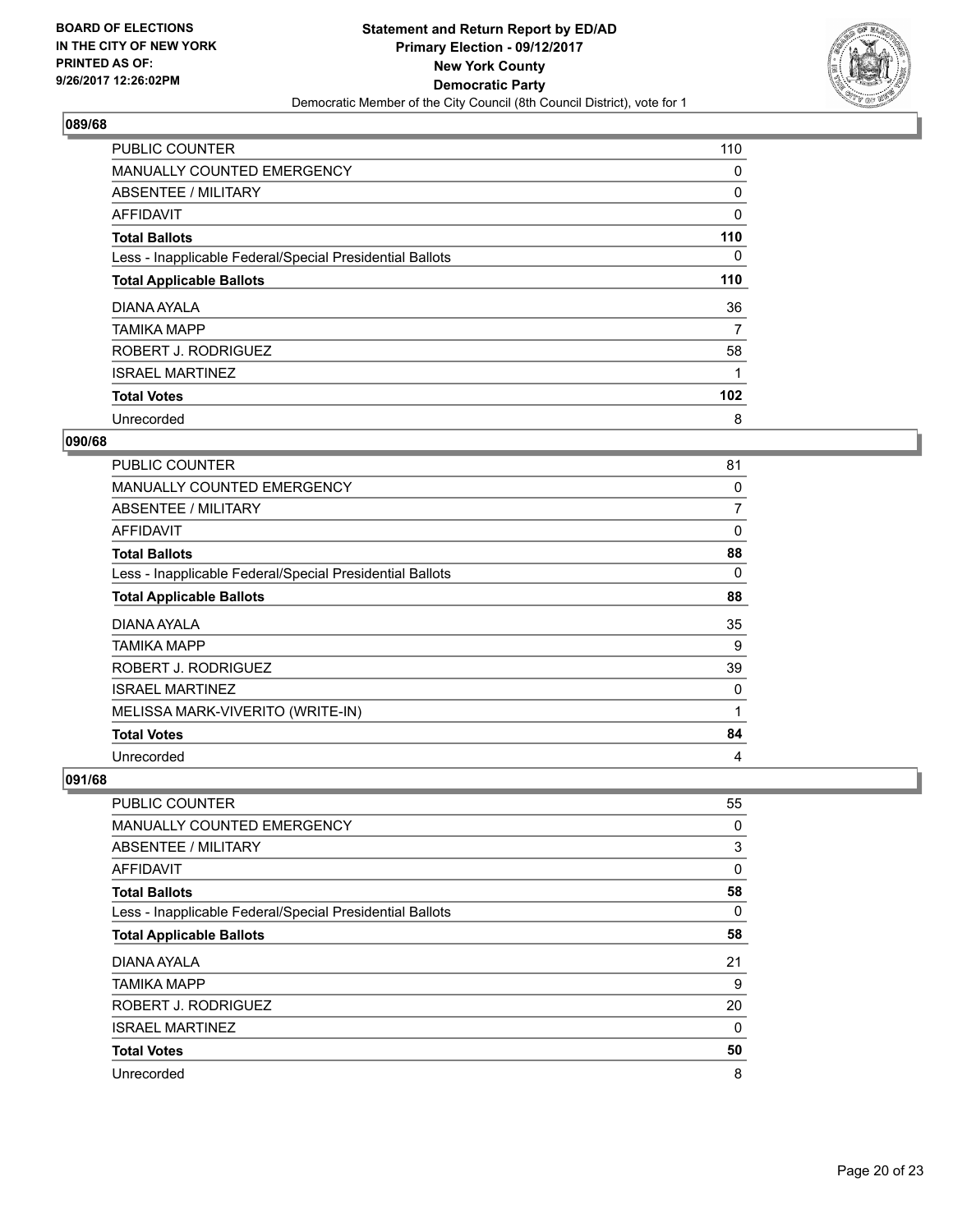

| <b>PUBLIC COUNTER</b>                                    | 63             |
|----------------------------------------------------------|----------------|
| MANUALLY COUNTED EMERGENCY                               | 0              |
| ABSENTEE / MILITARY                                      | 8              |
| AFFIDAVIT                                                | $\overline{2}$ |
| <b>Total Ballots</b>                                     | 73             |
| Less - Inapplicable Federal/Special Presidential Ballots | 0              |
| <b>Total Applicable Ballots</b>                          | 73             |
| DIANA AYALA                                              | 23             |
| <b>TAMIKA MAPP</b>                                       | 8              |
| ROBERT J. RODRIGUEZ                                      | 38             |
| <b>ISRAEL MARTINEZ</b>                                   |                |
| <b>Total Votes</b>                                       | 70             |
| Unrecorded                                               | 3              |

#### **093/68**

| <b>PUBLIC COUNTER</b>                                    | 115   |
|----------------------------------------------------------|-------|
| <b>MANUALLY COUNTED EMERGENCY</b>                        | 0     |
| ABSENTEE / MILITARY                                      | 2     |
| AFFIDAVIT                                                | 0     |
| <b>Total Ballots</b>                                     | 117   |
| Less - Inapplicable Federal/Special Presidential Ballots | 0     |
| <b>Total Applicable Ballots</b>                          | 117   |
| DIANA AYALA                                              | 29    |
| <b>TAMIKA MAPP</b>                                       | 15    |
| ROBERT J. RODRIGUEZ                                      | 68    |
| <b>ISRAEL MARTINEZ</b>                                   | 0     |
| <b>Total Votes</b>                                       | $112$ |
| Unrecorded                                               | 5     |

## **094/68**

**103/68 COMBINED into: 114/68**

| <b>PUBLIC COUNTER</b>                                    | 5              |
|----------------------------------------------------------|----------------|
|                                                          |                |
| MANUALLY COUNTED EMERGENCY                               | 0              |
| ABSENTEE / MILITARY                                      | 0              |
| <b>AFFIDAVIT</b>                                         | 0              |
| <b>Total Ballots</b>                                     | 5              |
| Less - Inapplicable Federal/Special Presidential Ballots | 0              |
| <b>Total Applicable Ballots</b>                          | 5              |
| DIANA AYALA                                              | $\overline{2}$ |
| TAMIKA MAPP                                              |                |
| ROBERT J. RODRIGUEZ                                      | 1              |
| <b>ISRAEL MARTINEZ</b>                                   | $\mathbf{0}$   |
| <b>Total Votes</b>                                       | 4              |
| Unrecorded                                               |                |
| 095/68 COMBINED into: 114/68                             |                |
| 101/68 COMBINED into: 114/68                             |                |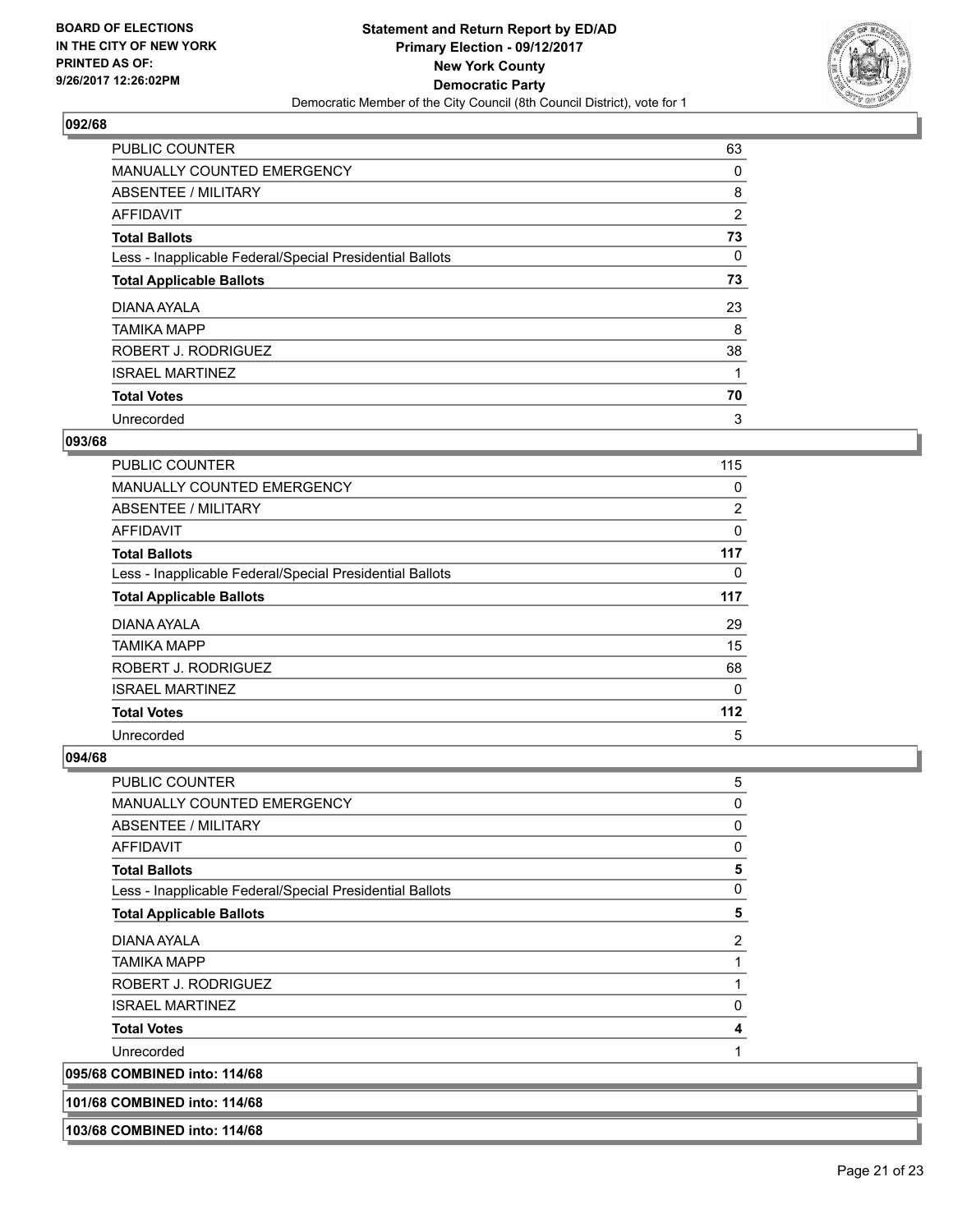

## **104/68 COMBINED into: 114/68**

#### **107/68 COMBINED into: 094/68**

**110/68** 

| PUBLIC COUNTER                                           | 63       |
|----------------------------------------------------------|----------|
| MANUALLY COUNTED EMERGENCY                               | 0        |
| <b>ABSENTEE / MILITARY</b>                               | 1        |
| AFFIDAVIT                                                | $\Omega$ |
| Total Ballots                                            | 64       |
| Less - Inapplicable Federal/Special Presidential Ballots | 0        |
| <b>Total Applicable Ballots</b>                          | 64       |
| DIANA AYALA                                              | 20       |
| TAMIKA MAPP                                              | 6        |
| ROBERT J. RODRIGUEZ                                      | 31       |
| <b>ISRAEL MARTINEZ</b>                                   | 2        |
| OMAR JACKSON (WRITE-IN)                                  | 1        |
| <b>Total Votes</b>                                       | 60       |
| Unrecorded                                               | 4        |

#### **114/68**

| PUBLIC COUNTER                                           | 65           |
|----------------------------------------------------------|--------------|
| MANUALLY COUNTED EMERGENCY                               | 0            |
| ABSENTEE / MILITARY                                      | 0            |
| AFFIDAVIT                                                | 0            |
| Total Ballots                                            | 65           |
| Less - Inapplicable Federal/Special Presidential Ballots | 0            |
| <b>Total Applicable Ballots</b>                          | 65           |
| DIANA AYALA                                              | 18           |
| TAMIKA MAPP                                              | 4            |
| ROBERT J. RODRIGUEZ                                      | 40           |
| <b>ISRAEL MARTINEZ</b>                                   | $\mathbf{0}$ |
| <b>Total Votes</b>                                       | 62           |
| Unrecorded                                               | 3            |

| <b>PUBLIC COUNTER</b>                                    | 71 |
|----------------------------------------------------------|----|
| <b>MANUALLY COUNTED EMERGENCY</b>                        | 0  |
| ABSENTEE / MILITARY                                      |    |
| AFFIDAVIT                                                | 0  |
| <b>Total Ballots</b>                                     | 72 |
| Less - Inapplicable Federal/Special Presidential Ballots | 0  |
| <b>Total Applicable Ballots</b>                          | 72 |
| DIANA AYALA                                              | 25 |
| TAMIKA MAPP                                              | 5  |
| ROBERT J. RODRIGUEZ                                      | 38 |
| <b>ISRAEL MARTINEZ</b>                                   | 0  |
| <b>Total Votes</b>                                       | 68 |
| Unrecorded                                               | 4  |